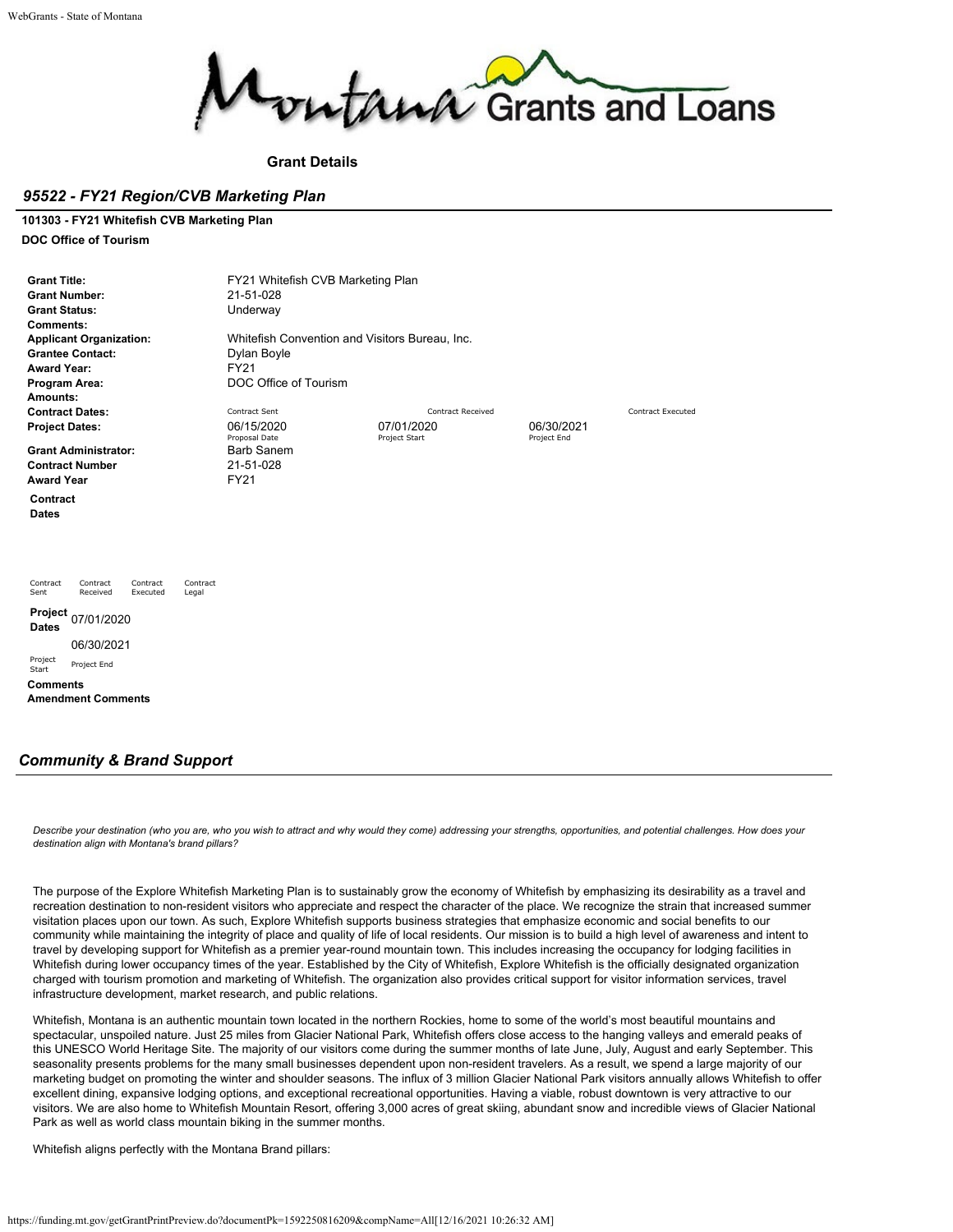- More spectacular unspoiled nature than anywhere else in the lower 48
- Vibrant and charming small towns that serve as gateways to our natural wonders
- Breathtaking experiences by day and relaxing hospitality at night

We utilize the Montana Brand pillars in unison to create a cohesive and encompassing message. In our ads and collateral, we serve up beautiful high resolution photos of the scenic beauty and incredible nature that surrounds us. Photos of our iconic downtown are an important part of our collateral. Visitors are very attracted to our downtown and it is a primary economic driver for the town. In addition, we try to counter the preconceived notions that Montana is remote and does not have adequate facilities by showcasing the beautiful lodging and incredible dining that can be found here. Exhilaration by day and comfort by night truly defines us.

Whitefish Mountain Resort is our most important marketing partner. In summer, if the town does well, the ski resort gets the lodging overflow. In winter, if the ski resort does well, the town benefits. The addition of enhanced on-mountain activities at the resort has increased their summer and early fall offerings and has also resulted in international recognition as a mountain biking destination.

## **STRENGTHS**

- Whitefish aligns perfectly with the three Montana Brand pillars
	- More spectacular unspoiled nature than anywhere else in the lower 48
	- Vibrant and charming small towns that serve as gateways to our natural wonders
	- Breathtaking experiences by day and relaxing hospitality at night
- Proximity to Glacier National Park National travel forecasts have predicted an increase in travelers expressing an interest in visiting sites managed by the National Park Service. In addition, the significant name recognition that Glacier National Park holds among North American and international travelers provides an advantage to "putting Whitefish on the map" for potential visitors. According to the National Park Service, visitors to Glacier National Park spent an estimated \$344 million in local gateway communities during 2018 (+25%). An estimated \$141 million of those dollars were spent on lodging, comprising the highest percentage of expenditure at 41% of the total expenditures. Visitors spent an estimated \$54.4 million on restaurants, comprising the second highest percentage of expenditures at 16% of the total expenditures. Visitation to Glacier National Park continues to be very strong with approximately 3 million visitors in 2019. This is a 4% increase from 2018, and is the second busiest year on record. Increased visitation provides us with the opportunity to highlight the many visitor experiences available outside of Glacier National Park, particularly in Whitefish.
- Downtown Whitefish and the alluring character of the town's built environment Research indicates that visitors are attracted to the character and scale of Whitefish, especially the town's Central Avenue district. These are attributes that form the foundation of the town's appeal to visitors who stay in, or around the community, eat at the town's various restaurants, and shop at local stores. Additional amenities such as pedestrian friendly sidewalks, miles of trails and ability to see the night's sky all add to the Whitefish character.
- Access to recreational activities A wide variety of recreational opportunities in and around Whitefish is a major draw for visitors. These include Whitefish Mountain Resort, the Whitefish Trail, Whitefish Lake Golf Club, Whitefish Lake, and the Whitefish River, as well as the trails, rivers and scenic roadways in and around Glacier National Park.

#### **CHALLENGES**

- Limited Transportation Infrastructure Public transportation options and visitor infrastructure services in and around Whitefish and Glacier National Park are fewer than those provided at competitor destinations.
- Highly Seasonal Visitation Patterns Visitation patterns to Whitefish are highly seasonal with the majority of visitation occurring during the high demand months of July and August. This seasonality impacts the operating effectiveness of Whitefish businesses that must accommodate these aforementioned demand swings.
- Limited Access To And Traffic Issues On The Going-to-the-Sun Road The Whitefish summer tourism season is directly tied to the opening and closing dates for automobiles on the alpine section of the Going-to-the-Sun Road in Glacier National Park.
- Uncertain Weather During some years, low snow levels in the winter hamper winter visitation and spending while summer fire seasons affect willingness for visitors to travel in summer and fall.
- Market Perception Research performed by the Montana Office of Tourism and Business Development in key destination markets reveals that Montana is perceived to offer lower quality amenities and services to visitors. While Montanans are perceived as being friendly, it should be distinguished that this friendliness does not automatically translate into a guest's perception of a high level of service.
- Lack of Competitive Pricing for Air Access and Limited Seats When compared to mountain communities with which Whitefish competes for destination visitors, airline seats to Glacier Park International Airport are limited, with fewer flights, limited markets and are priced higher. Within the state, deboardings at Glacier Park International Airport (351,719 in 2019) accounted for 15% of the total deboardings in the state, trailing Missoula (19%), Billings (19%), and Bozeman (33% - See Appendix). Deboardings at Glacier Park International Airport have been rapidly increasing, with 2019 deboardings showing a 15% increase from 2018, indicating that Glacier Park International Airport is one of the fastest growing airports in the state. Also, the work of Glacier AERO on new and expanded air service continues to yield increases in seat capacity year over year.
- Gasoline Prices The fluctuation of gas prices affects willingness to travel to Whitefish in two ways. Lower gas prices have the ability to spur domestic travel as the cost of driving or flying becomes less expensive. Conversely, the Canadian dollar is a commodity based currency and the exchange rate can fluctuate based upon higher or lower gas prices. As a major producer of oil, lower gas prices often mean a less advantageous exchange rate for Alberta visitors.
- o International Travel The strength of the U.S. dollar in addition to the uncertain climate related to international travel to the U.S. has the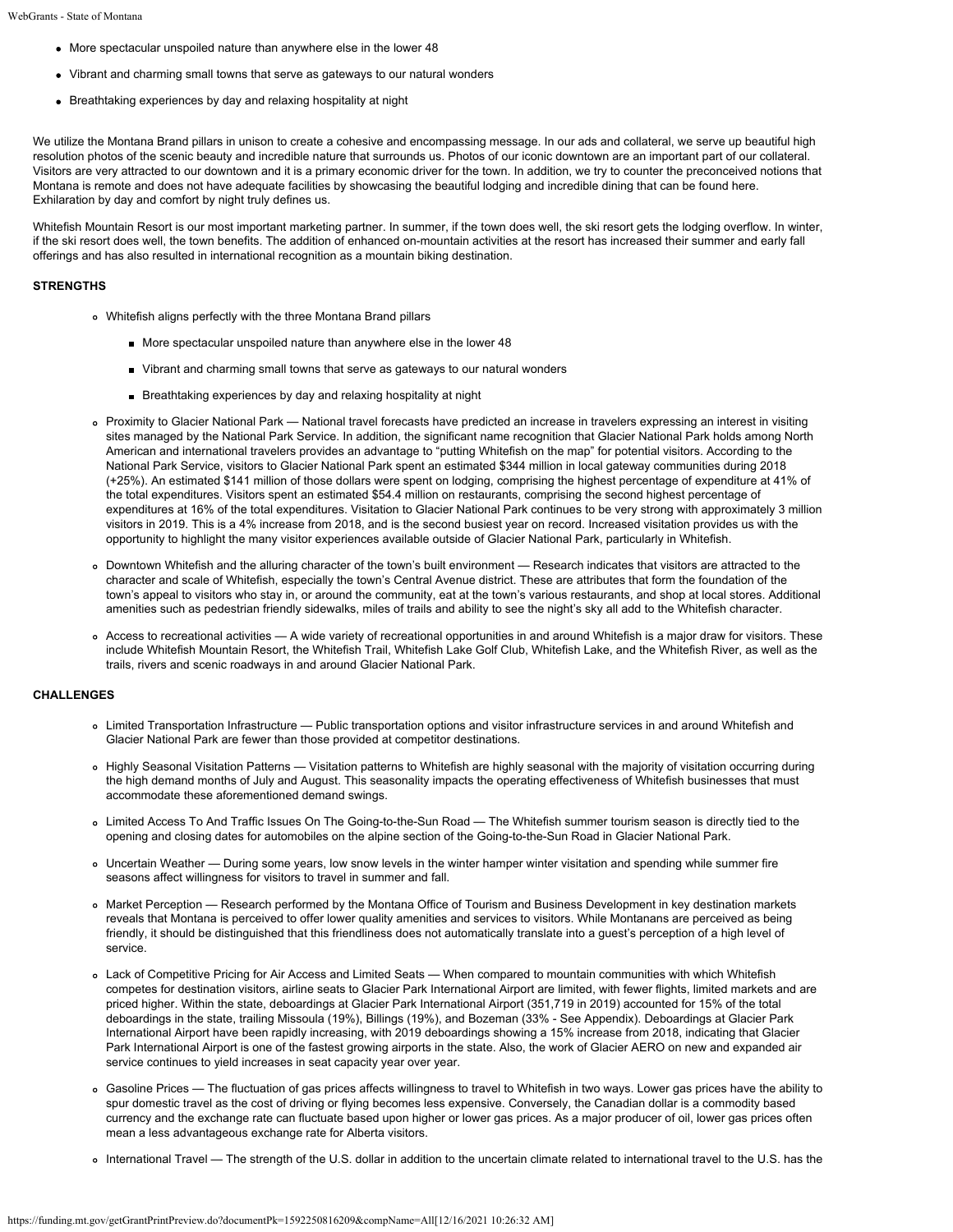potential to result in a decrease of international travelers.

COVID-19 — Due to the fluid nature of the current situation, it is very difficult to predict how long it will be until it is safe to travel again and when visitors will return to Whitefish in historic levels.

## **ADDITIONAL CHALLENGES RELATED TO COVID-19**

During the final stages of approval of the Explore Whitefish FY21 Marketing Plan, the first effects of COVID-19 began to surface. Although the full impact of this global pandemic is yet to be determined, we are planning for both short and long term impacts to the tourism industry. In the short term, we have constructed messaging around safety and empathy for our local community in partnership with the City of Whitefish, while letting visitors know that now is not the time to travel to Whitefish. However, when the time is right, we will be ready to welcome travelers again. In the meantime, we are working to maintain top-of-mind brand awareness through our website, consumer newsletter, and social media channels, with the goal of providing inspiration for future trips to Whitefish.

While the strategies outlined in the Explore Whitefish FY21 Marketing Plan are based on conditions prior to COVID-19, Explore Whitefish has the ability and expertise to adjust to this new fluid situation while executing on our strategies. New variables include, but are not limited to, state and local travel restrictions, community and traveler sentiment, and fluctuations in revenue over the next year. Furthermore, we will continue to use our success measurements and indicators defined in the Explore Whitefish FY21 Marketing Plan to measure our effectiveness as travel and tourism trends (economic, environmental, social) are continuously shaping the industry.

With that said, the FY21 Public Bed Tax Budget, which supports this marketing plan along with the FY21 Private Budget, have both been decreased from their original projected revenues.

#### **Describe your destination.**

The overall vision for Whitefish is to have integrated communication throughout the travel planning funnel:

## **INSPIRATION > ORIENTATION > FACILITATION**

**Inspiration.** At the highest levels of communication, Explore Whitefish leverages the Montana branding guidelines in its selection of imagery and development of creative content, while applying its own Whitefish spin on things. We want to foster an emotional connection with this combination of imagery and creative content so that the viewer will move forward with the primary call to action, which is to visit ExploreWhitefish.com.

**Orientation.** Orientation to new opportunities is administered through interactive maps within the Explore Whitefish website, as well as companion maps within the Travel Guide and a printed town map available for visitors at kiosks and visitor centers. All maps have a consistent look between them. Depending on the method of communication, the location of Whitefish within the state, or its proximity to other points of interest in the region is detailed.

**Facilitation.** Facilitation (connecting users with stakeholder businesses) is achieved by empowering individual businesses with the capacity to create and maintain business information, specials, packages, video and events that are displayed at ExploreWhitefish.com. The travel guide and locator maps are made available at local visitor information kiosks, visitor information centers and business locations throughout the town.

#### **Optional: Include attachments here**

*a. Define your target markets (demographic, geopgraphic and psychographic).*

## **KEY MARKETS FOR WHITEFISH, MONTANA**

Our potential visitors are targeted by geographic location, demographic characteristics, and values that distinguish our overall potential visitor as a "high potential visitor" (as defined by research conducted by Destination Analysts) and our niche visitor as a "geotraveler" (as defined by research conducted by ITRR, the Travel Industry Association of America (TIA) and the National Geographic Society). The following section provides information on the distinguishing characteristics of potential visitors defined by MOTBD along with the core geographic markets for Whitefish.

#### **HIGH POTENTIAL VISITORS FOR MONTANA**

Recently, the Montana Office of Tourism and Business Development (MOTBD) engaged in a destination brand research study with Destination Analysts in which the characteristics of the most desirable visitors to Montana were defined. The "High Potential Visitor" profile aligns with the demographics and psychographics of the geotraveler that Explore Whitefish has been marketing to and has had significant success.

## **MONTANA'S HIGH POTENTIAL VISITOR CHARACTERISTICS**

*Source: Destination Analysts, Montana Destination Brand Research, 2016*

- 60% have HHI (Household Income) above \$80,000
- 54% Male, 46% Female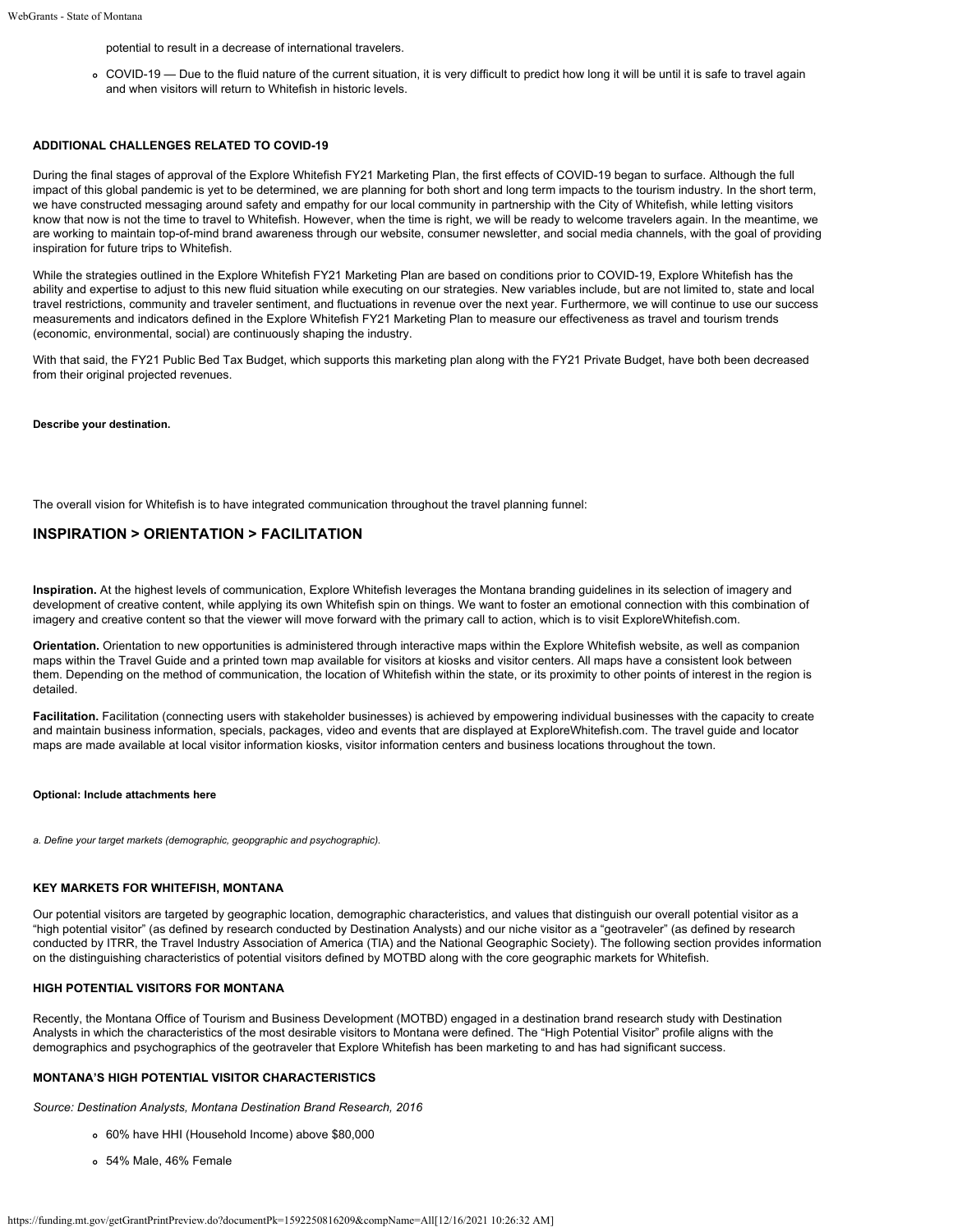- 68% have college degrees or above
- Average age: 36.4 years old
- Expected Days Spent in Montana: 8.1
- Expected Total Expenditures in Montana: \$1,887
- Frequent travelers who live in urban areas yet are outdoor-oriented travelers and heavy consumers of recreational activities

#### **WHITEFISH NICHE VISITOR: GEOTRAVELERS**

Geotourism is defined as tourism that sustains or enhances the geographic character of the place being visited including its environment, culture, heritage, landmarks and the well-being of its residents. According to the ITRR study, "Statewide Vacationers to Montana: Are They Geotravelers," the strong geotraveler spent the most money per day while traveling in Montana (\$141.79) followed by the moderate geotraveler (\$134.10) and the non geotraveler vacationer spent (\$133.27). Visitors who agreed with the principles of geotourism spend more money per day while traveling in Montana than non- geotravelers. A 2016 ITRR Study, "The Importance of Traveler Spending on Locally Produced Goods & Services," further examined geotraveler spending. The results of this study showed that visitor groups who purchased "Made in Montana '' products, items from local farmers' markets, and who used local guides and outfitters spent \$184.76 more per stay than visitors who did not purchase these products and services.

Geotravelers are low impact, high value visitors who appreciate the unique characteristics and natural values of the places they visit. They place a high value on authentic travel experiences that respect and support the local character of place and its environment, and are less likely to become discouraged in their travel experiences by travel distances, difficulties and variable weather, especially during the shoulder seasons.

Values – Creative, curious, connected, engaged, adventurous, independent, mindful.

Source: Geotraveler Exploratory, Alexis Sanford, 2008.

Attitudes – Immerse yourself in the culture, go off the beaten trail, get out of your comfort zone, allow for spontaneity, take a risk, pay attention, go now.

*Source Geotraveler Exploratory, Alexis Sanford, 2008.*

- A segment of the U.S. total travel market estimated to include over 55 million people.
- They seek authenticity in travel experiences.
- They seek out opportunities to experience businesses and activities that are locally unique.
- Travel is an important part of their "lifestyle" and they often combine learning with travel.
- They spent a disproportionate amount of their income on travel compared to other travelers.
- They are more likely to be aware of their own impact, both environmental and community, on the places they are visiting.

#### **NON-RESIDENT WHITEFISH VISITOR CHARACTERISTICS**

*Source: 2019 ITRR Non-Resident Visitor Study*

- 95% visited Glacier National Park
- 43% traveled as a pair (2 persons)
- Average group size was 2.25
- 67% have HHI (Household Income) above \$75,000
- 51% Male, 49% Female
- 29% were first time visitors (up from 17% in 2018)
- 72% plan to return within 2 years
- Average age of visitor was 57 years old
- Average length of stay in Montana was 6.06 nights (down from 6.42 nights in 2018)

## **NON-RESIDENT WHITEFISH VISITOR AGE GROUPS REPRESENTED**

*Source: 2019 ITRR Non-Resident Visitor Study. The total response percentage exceeds 100% because the question allowed for multiple choices thus the total number of answer choices selected were greater than the number of respondents*

- 27% Under 18 years old (23% in 2018)
- 7% 18-24 years old (2% in 2018)
- 27% 25-34 years old (16% in 2018)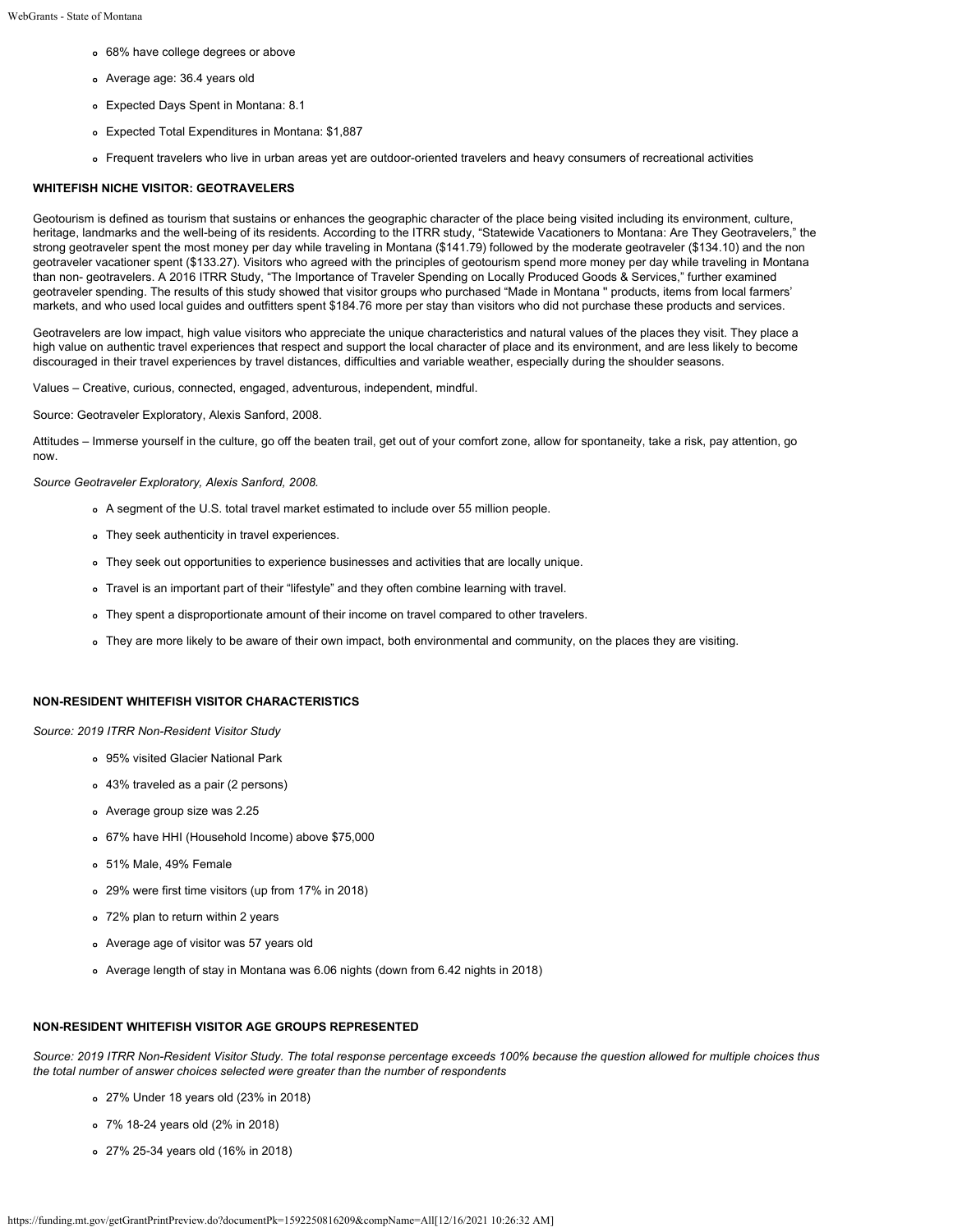- 19% 35-44 years old (15% in 2018)
- 17% 45-54 years old (16% in 2018)
- 35% 55-64 years old (41% in 2018)
- 27% 65-74 years old (40% in 2018)
- 8% 75 and older (5% in 2018)

## **TOP FIVE NON-RESIDENT VISITORS TO WHITEFISH ACTIVITIES WHILE IN MONTANA**

*Source: 2019 ITRR Non-Resident Visitor Study*

- 60% Scenic driving
- 56% Day hiking
- 39% Nature photography
- 38% Wildlife watching
- 35% Visit local brewery
- 34% Recreational shopping

## **WHERE NON-RESIDENT VISITORS TO WHITEFISH PRIMARILY COME FROM**

*Source: 2019 ITRR Non-Resident Visitor Study*

- 9% Minnesota (3% in 2018)
- 8% Alberta (9% in 2018)
- 7% Idaho (4% in 2018)
- 6% Texas (2% in 2018)
- 6% California (6% in 2018)
- 6% Arizona (2% in 2018)
- 58% Everywhere else in the U.S. and the world (without any regular pattern)

## **WHITEFISH 2019 NON-RESIDENT DOMESTIC VISITOR EXPENDITURES: \$32.3 Million**

*Source: VisaVue and other sources*

- 17% California (16% in 2018)
- 14% Washington (13% in 2018)
- 8% Texas (6% in 2018)
- 5% Colorado (4% in 2018)
- 5% Oregon (4% in 2018)

## **WHITEFISH 2019 NON-RESIDENT INTERNATIONAL VISITOR EXPENDITURES: \$7.7 Million**

## *Source: VisaVue and other sources*

- 92% Canada (92% in 2018)
- 2% United Kingdom (2% in 2018)
- 2% Australia (2% in 2018)
- 0.6% Germany (1% in 2018)
- 0.5% France (0.5% in 2018)

*b. What are your emerging markets?*

## **CORE GEOGRAPHIC MARKETS FOR FOCUS**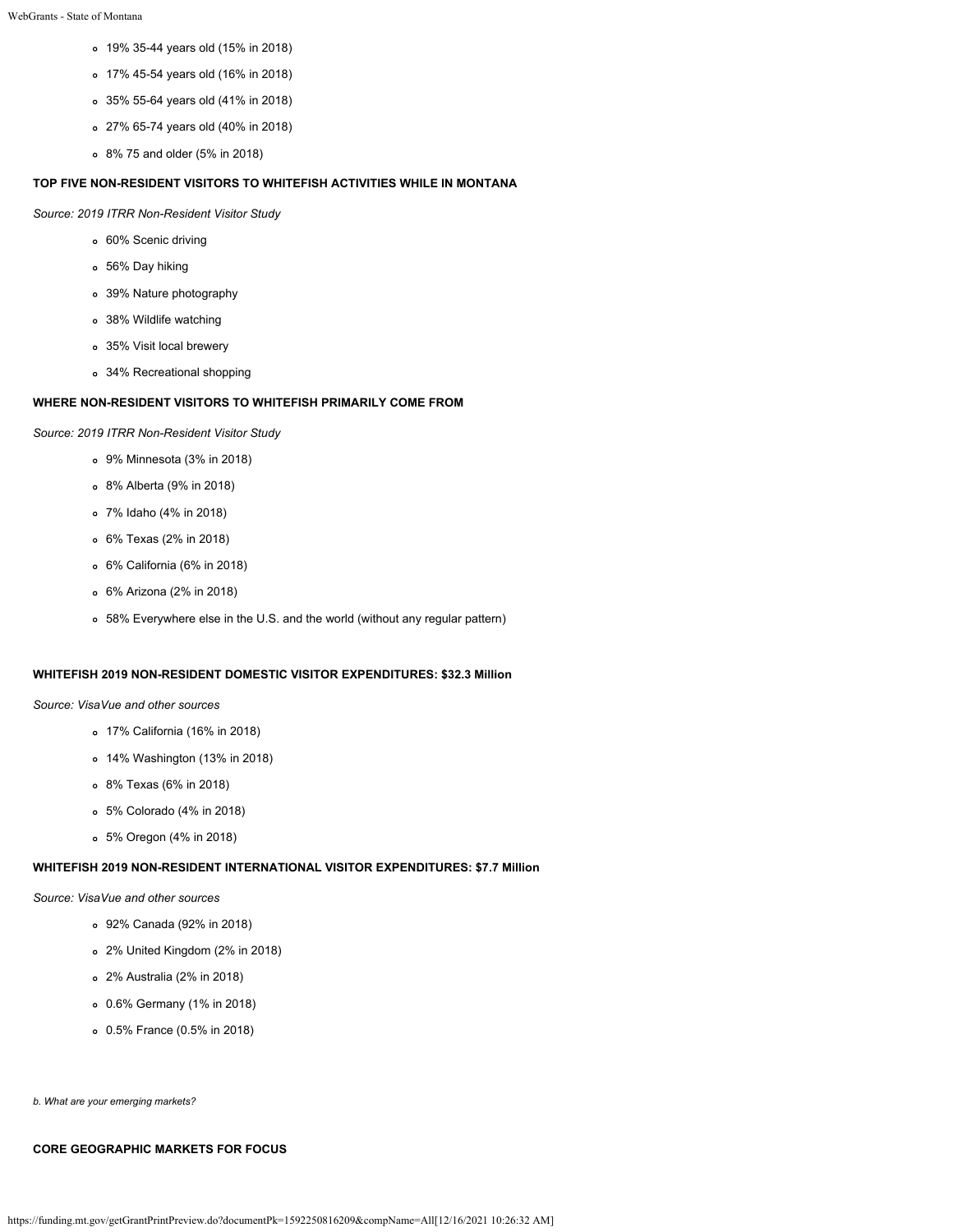Explore Whitefish will focus its attention during this fiscal period on low impact, high value potential visitors who match the geotraveler profile in the following geographic markets. It is possible that opportunities will arise in additional markets in partnership with other tourism organizations, such as the Montana Office of Tourism and Business Development. In these instances, Explore Whitefish may extend its efforts beyond these core focus markets.

- Seattle, Washington (Puget Sound Area) Seattle and the Puget Sound area have been historically strong markets for Whitefish. The existence of the Amtrak train route has made this connection logical, as well as daily direct flights. Explore Whitefish invests in print, digital, and out of home campaigns in this market as well as actively cooperating with Whitefish Mountain Resort (WMR) on multi-channel marketing campaigns. During 2019, approximately 3% of visitors surveyed who spent at least one night in Whitefish originated in the state of Washington.
- Portland, Oregon The existence of the Amtrak train route has made this connection logical, as well as seasonal direct flights and short connecting flights the rest of the year. Explore Whitefish invests in print, digital, and out of home campaigns in this market as well as actively cooperating with Whitefish Mountain Resort (WMR) on multi-channel marketing campaigns. During 2019, approximately 4% of visitors surveyed who spent at least one night in Whitefish originated in the state of Oregon.
- Chicagoland (Chicago core and northern suburbs to Madison, Wisconsin) During FY19, Explore Whitefish engaged in its fifth consecutive comprehensive cooperative marketing campaign with Whitefish Mountain Resort in the Chicago market with many years of assistance of MOTBD. There is currently a weekly winter seasonal direct flight from Chicago O'Hare (ORD) to Glacier Park International Airport (GPIA). Daily direct flights are also available during the holiday season. A significant expansion of seats for warm season service have also been added in recent years as well as multiple carriers now flying this route daily direct seasonally. During 2019, approximately 4% of visitors surveyed who spent at least one night in Whitefish originated in the state of Illinois.
- Minneapolis, Minnesota This has been a historically strong market for Whitefish in terms of visitation and ease of travel due to daily direct flights and Amtrak service. During FY21, Explore Whitefish will increase investment in this market in order to continue building awareness of Whitefish as a premier travel destination. During 2018, approximately 9% of visitors surveyed who spent at least one night in Whitefish originated in the state of Minnesota.
- California (San Francisco/Oakland & Los Angeles) Although California consistently ranks as a top market of visitors to Whitefish, the addition of enhanced direct air service has made California a core geographic market for Explore Whitefish. Daily direct service during the warm season of 2017 was added for San Francisco and daily direct seasonal service for Los Angeles began in the spring of 2018. As of 2019, multiple carriers will be flying to Los Angeles with seasonal daily direct flights. During 2019, approximately 6% of visitors surveyed who spent at least one night in Whitefish originated in the state of California.
- Regional Drive-To (including Spokane, Coeur D'Alene, British Columbia) Explore Whitefish invests in regional drive-to markets as these potential visitors have the ability to travel on short notice, particularly during the shoulder seasons. Although the amount of investment is significantly smaller than the aforementioned core geographic markets, we believe it is important to continue to raise awareness and intent to travel in these regional drive-to markets.

#### **ESTABLISHED GEOGRAPHIC MARKET**

Explore Whitefish has identified the following established geographic market due to current and historic visitation numbers, as well as historical investment in marketing. Although this market is very important from a visitation perspective, Explore Whitefish is currently choosing to invest in the core geographic markets identified above as having the largest potential for growth.

- Alberta Alberta has been a historically strong market for Whitefish. Awareness of Whitefish as a premier travel destination has been well established and the fluctuations in currency exchange play the single biggest factor in increased or decreased visitation and expenditures to Whitefish. During 2019, approximately 8% of visitors surveyed who spent at least one night in Whitefish originated in the province of Alberta. In 2018, this number was 9%.
- Missoula, MT Missoula has been a historically strong market for Whitefish in terms of visitation and ease of travel due to proximity to Whitefish. The ability to make short shoulder season trips and last minute trips makes this market desirable. Explore Whitefish will pursue the possibility of using only private funds for specific, targeted marketing opportunities.

#### **Optional: Include attachments here.**

*c. What research supports your target marketing?*

We utilize many sources for our research that validates our marketing plan. The non-resident data collected by the Institute for Tourism and Recreation Research (ITRR) at the University of Montana is an invaluable tool for determining where our customers come from, what they do, how much they spend, what they like and do not like. We also use data from the US Travel Association (USTA) for broad industry indicators as well as Smith Travel Research and VisaVue for data on lodging occupancy and visitor expenditures. In addition, the information provided by the Montana Office of Tourism and Business Development (MOTBD) regarding the effectiveness of campaigns, ad awareness, likelihood to travel, etc. also determines the co-op advertising opportunities in which we participate.

## **MARKETING PLAN GOALS**

- Support the brand identity and presence of Whitefish, Montana in the marketplace as a destination for active experience-seeking travelers.
- Encourage destination visitation from the core geographic markets.
- Aggressively showcase varied winter vacation experiences in and around Whitefish and Glacier National Park.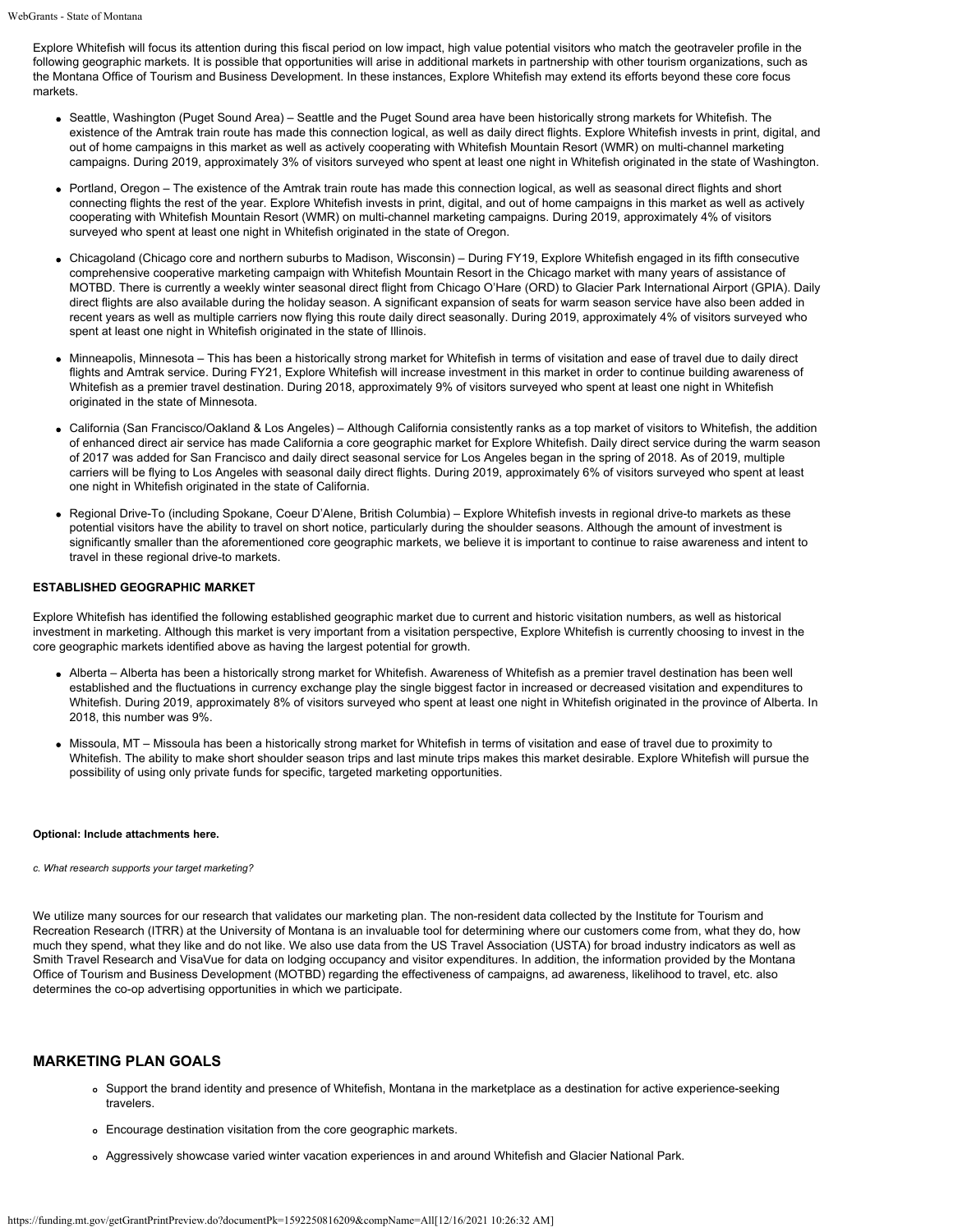- Position special events messaging to enhance visitation during the "Secret Season" of May-June, and the "Summer Plus" season of September-October.
- Position Whitefish as the basecamp for Glacier National Park visitors with the natural, cultural, and culinary assets of Whitefish.
- Improve "Secret Season" visitation by promoting bicycling, wildlife viewing, birding, fly fishing, golf, water sports, horseback riding, performing arts, culinary experiences, and community events.
- Improve "Summer Plus" visitation by promoting fall foliage, wildlife viewing, hiking, birding, golf, fly fishing, bicycling, non-motorized water sports, horseback riding, performing arts, culinary experiences, and community events.
- Stimulate the publication of feature stories in national and regional publications, digital media, and broadcast media.
- Encourage corporate retreats and improve meeting and convention market with emphasis in shoulder seasons.
- Expand the pursuit of year-round airline markets to improve access, ease, and affordability of travel.
- Collaborate with regional and state tourism partners, including Glacier National Park, to develop and build out support for shoulder season visitation.
- Participate in the implementation of a Whitefish Sustainable Tourism Management Plan in conjunction with the City of Whitefish.

*a. In what types of co-ops with MTOT would you like to participate?*

Explore Whitefish has actively participated in the past and anticipates participating in the future in a variety of cooperative marketing programs with the Montana Office of Tourism and Business Development (MOTBD). Explore Whitefish participation in MOTBD marketing programs in the past have primarily centered around spring, fall, or winter campaigns. Winter MOTBD cooperative campaigns that focused on the destination ski market have been of particular interest to Explore Whitefish. Spring and autumn cooperative campaigns that are focused on the active outdoors traveler within our core geographic markets have also been of particular interest. Without the lead of MOTBD and their financial assistance, Explore Whitefish would be unable to make a significant impact in these markets. In FY21, Explore Whitefish will consider cooperative opportunities and research cooperative opportunities which align with our budget, timing, and marketing goals.

#### **Optional: Include attachment here.**

*b. In what other types of co-ops would you like to participate? (Regions/CVBs, etc.)*

Explore Whitefish actively cooperates with Whitefish Mountain Resort (WMR) on multi-channel marketing campaigns in key target markets including Seattle, Portland, and Chicago. Explore Whitefish also cooperates locally with Glacier AERO (Airline Enhancement and Retention Outreach), WMR, and Discover Kalispell to promote inbound travel on new and expanded air service to Glacier Park International Airport.

Explore Whitefish partners with Glacier Country Regional Tourism including cooperative media events, special events, press trips, FAM trips, and groups marketing.

*c. What types of co-ops have you done in the past? Were they successful - why or why not?*

Explore Whitefish has engaged in many cooperative marketing initiatives with the Montana Office of Tourism and Business Development in the past. We have made adjustments to future participation based on previous tracking and we have found the most success in MOTBD cooperative efforts that are aligned with our primary seasonal and geographic targets.

**Optional: Include attachments here.**

**Optional: Include attachments here.**

**Optional: Include attachment here:**

# *Marketing Segment, Method & Budget*

| ∣Marketinɑ l<br>Segment | Marketing<br>Method | Describe vour<br>method. | <b>Provide supporting</b><br>research/statistics. | How do vou<br>plan to<br>measure | Provide a<br><b>brief rationale</b><br>for this | <b>Estimated</b><br>budget for | <b>Marketing</b><br><b>Method</b> | Add'l<br><b>Attchmnt</b> |
|-------------------------|---------------------|--------------------------|---------------------------------------------------|----------------------------------|-------------------------------------------------|--------------------------------|-----------------------------------|--------------------------|
|-------------------------|---------------------|--------------------------|---------------------------------------------------|----------------------------------|-------------------------------------------------|--------------------------------|-----------------------------------|--------------------------|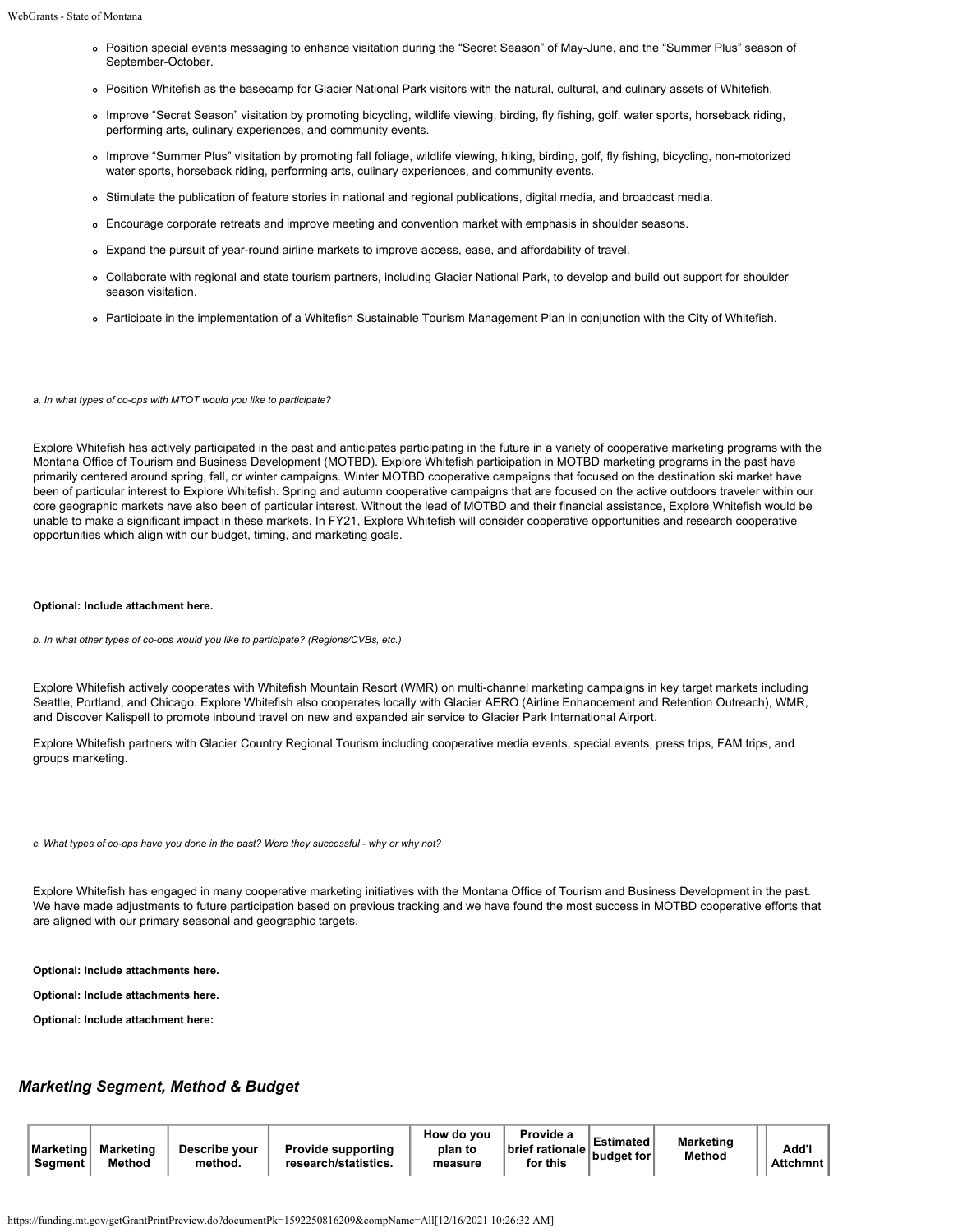|                           |                                  | success? | method.                 | method. | <b>Evaluation</b> |  |
|---------------------------|----------------------------------|----------|-------------------------|---------|-------------------|--|
| We explore                |                                  |          |                         |         |                   |  |
| opportunities to          |                                  |          |                         |         |                   |  |
| advertise on and          |                                  |          |                         |         |                   |  |
| around public             |                                  |          |                         |         |                   |  |
| transportation,           |                                  |          |                         |         |                   |  |
| including bus wraps,      |                                  |          |                         |         |                   |  |
|                           |                                  |          |                         |         |                   |  |
| digital displays and      |                                  |          |                         |         |                   |  |
| billboards, and inside    |                                  |          |                         |         |                   |  |
| airport terminals,        |                                  |          |                         |         |                   |  |
| particularly with         |                                  |          |                         |         |                   |  |
| cooperative partners      |                                  |          |                         |         |                   |  |
| such as Whitefish         |                                  |          |                         |         |                   |  |
| <b>Mountain Resort in</b> |                                  |          |                         |         |                   |  |
| our target markets.       |                                  |          |                         |         |                   |  |
| In FY21, this method      |                                  |          |                         |         |                   |  |
| will comprise 40% of      |                                  |          |                         |         |                   |  |
| our consumer              |                                  |          |                         |         |                   |  |
| advertising budget.       |                                  |          |                         |         |                   |  |
|                           |                                  |          |                         |         |                   |  |
| Our consumer              |                                  |          |                         |         |                   |  |
| advertising is based      |                                  |          |                         |         |                   |  |
| around visitation in      |                                  |          |                         |         |                   |  |
| our shoulder              |                                  |          |                         |         |                   |  |
| seasons and our           |                                  |          | <b>Summer Plus:</b>     |         |                   |  |
| strategy is broken        |                                  |          |                         |         |                   |  |
| out into the following    |                                  |          | Occupancy               |         |                   |  |
| three categories:         |                                  |          | history in              |         |                   |  |
| Summer Plus,              |                                  |          | <b>Whitefish shows</b>  |         |                   |  |
| Winter, and Secret        |                                  |          | that during the         |         |                   |  |
| Season. The               |                                  |          | period of late          |         |                   |  |
| consumer                  |                                  |          | June through            |         |                   |  |
| advertising budget        |                                  |          | August the town         |         |                   |  |
| for each strategy is      |                                  |          | is at its busiest.      |         |                   |  |
| allocated to the          | <b>SUMMER PLUS &amp; SECRET</b>  |          | From late August        |         |                   |  |
| seasonal media            |                                  |          | into early              |         |                   |  |
| plan.                     | <b>SEASON SUPPORTING</b>         |          | September,              |         |                   |  |
|                           | <b>RESEARCH &amp; STATISTICS</b> |          | occupancy levels        |         |                   |  |
| <b>SUMMER PLUS &amp;</b>  | Not all visitors are alike. The  |          | are still strong,       |         |                   |  |
| <b>SECRET SEASON</b>      | same is true of their economic   |          | but begin to            |         |                   |  |
|                           |                                  |          | wane. The               |         |                   |  |
| <b>DEMOGRAPHICS</b>       | impact. Research by ITRR         |          | objective is to         |         |                   |  |
|                           | indicates that nonresidents      |          | extend the peak         |         |                   |  |
| The target audience       | who travel to the state via air  |          | summer season           |         |                   |  |
| for this time period      | spend more money per day         |          |                         |         |                   |  |
| are those 35 and          | and stay longer than the         |          | and grow                |         |                   |  |
| older with a              | average nonresident traveler     |          | occupancy and           |         |                   |  |
| household income          | group.                           |          | business levels in      |         |                   |  |
| (HHI) over \$75,000       |                                  |          | the autumn for          |         |                   |  |
| whose travel or           | · Average                        |          | the time period of      |         |                   |  |
| vacation is not           | Nonresident                      |          | September to the        |         |                   |  |
| restricted by an          | Travelers:                       |          | end of October.         |         |                   |  |
| academic calendar.        | The statewide                    |          | The approach for        |         |                   |  |
|                           | average 2018                     |          | this time period is     |         |                   |  |
| <b>PSYCHOGRAPHICS</b>     | nonresident                      |          | to develop and          |         |                   |  |
|                           | traveler group                   |          | communicate             |         |                   |  |
| <b>Summer Plus:</b>       | to Montana                       |          | narratives for          |         |                   |  |
| <b>Travelers seeking</b>  | $(2.27$ people)                  |          | adventures,             |         |                   |  |
| active experiences        | spent an                         |          | activities, fall        |         |                   |  |
| such as scenic            | average of                       |          | events, and             |         |                   |  |
| driving, wildlife         | \$148.30 per                     |          | specific reasons        |         |                   |  |
| viewing, hiking,          | day. With an                     |          | for visiting            |         |                   |  |
| birding, golf, fly-       | average                          |          | Whitefish during        |         |                   |  |
| fishing, road and         | length of stay                   |          | this time period        |         |                   |  |
| mountain biking,          | of 4.59                          |          |                         |         |                   |  |
|                           |                                  |          | that cannot be          |         |                   |  |
| non-motorized water       | nights, this                     |          | experienced if          |         |                   |  |
| sports, horseback         | equates to a                     |          | <b>Whitefish were</b>   |         |                   |  |
| riding, paddling, and     | total trip                       |          | visited during          |         |                   |  |
| hiking. Cultural and      | expenditure                      |          | another time of         |         |                   |  |
| culinary experiences      | of                               |          | year. As we             |         |                   |  |
| such as dining,           | approximately                    |          | continue to             |         |                   |  |
| shopping at local         | \$680.                           |          | position Whitefish      |         |                   |  |
| shops, attending          |                                  |          | as the basecamp         |         |                   |  |
| performing arts, and      | o Fly-in                         |          | of Glacier              |         |                   |  |
| community events          | Nonresident                      |          | National Park,          |         |                   |  |
| are also considered       | Travelers:                       |          | the narrative will      |         |                   |  |
| primary autumn            | The statewide                    |          | lead with fall          |         |                   |  |
| activities for            | average 2018                     |          | experiences in          |         |                   |  |
| Whitefish. This           | fly-in                           |          |                         |         |                   |  |
|                           | nonresident                      |          | <b>Glacier National</b> |         |                   |  |
| includes traveling to     | traveler group                   |          | Park such as            |         |                   |  |
| Whitefish primarily       | arriving in                      |          | scenic driving, fall    |         |                   |  |
| for the purpose of        | Montana                          |          | foliage, wildlife       |         |                   |  |
|                           |                                  |          | watching, and           |         |                   |  |
| relaxing, strolling the   |                                  |          |                         |         |                   |  |
| streets and shops         | $(2.17$ people)                  |          | hiking. Explore         |         |                   |  |
| and trying out great      | spent an                         |          | <b>Whitefish has</b>    |         |                   |  |
|                           | average of                       |          |                         |         |                   |  |
| dining and nightlife      | \$247.09 per                     |          | allocated 20% of        |         |                   |  |
| options.                  | day. With an                     |          | its overall<br>consumer |         |                   |  |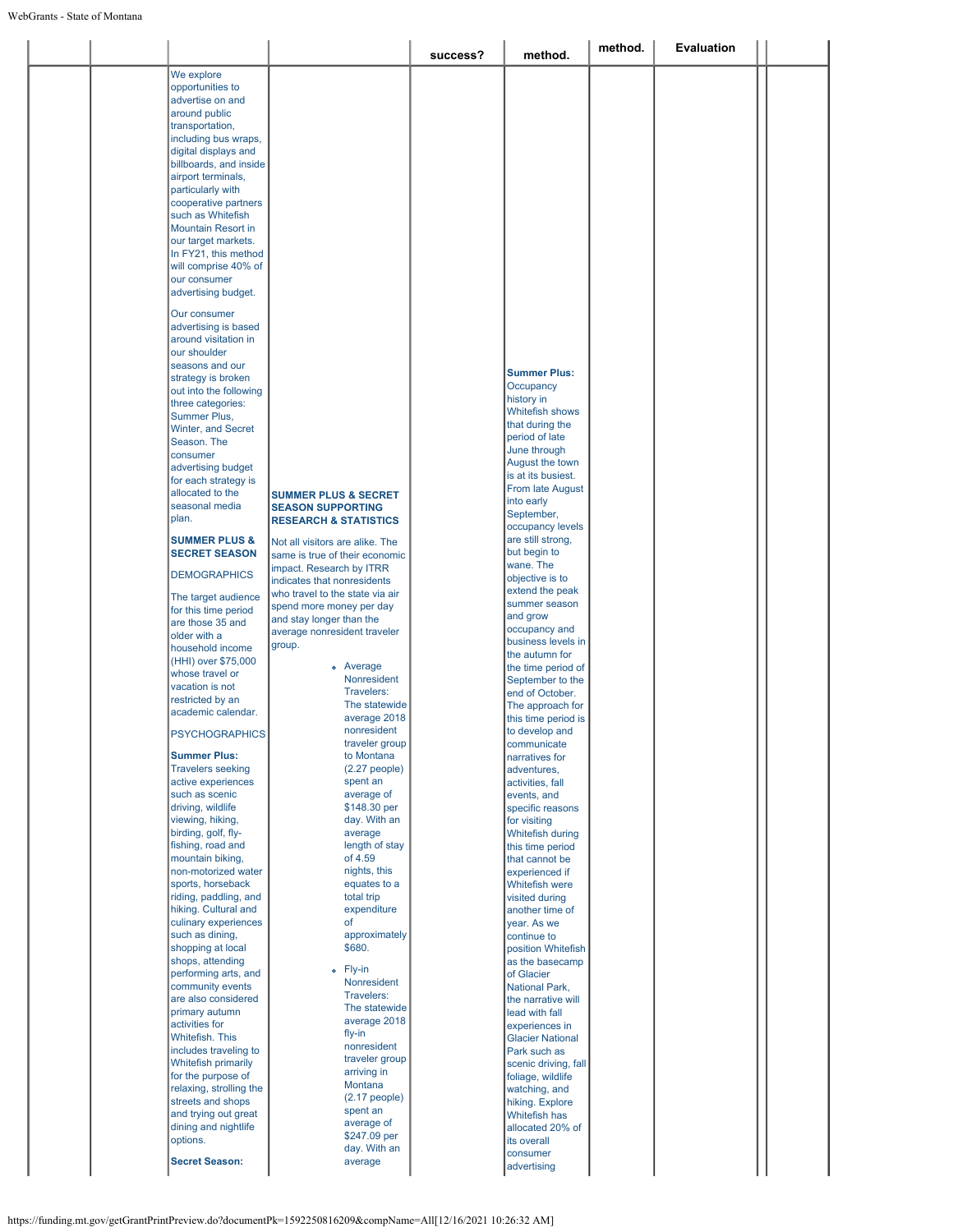|          |                 | <b>Travelers seeking</b>                  | length of stay                   |                      | budgets to                              |             |                                             |  |
|----------|-----------------|-------------------------------------------|----------------------------------|----------------------|-----------------------------------------|-------------|---------------------------------------------|--|
|          |                 | active experiences                        | of 6.38                          |                      | <b>Summer Plus</b>                      |             |                                             |  |
|          |                 | such as road and                          | nights, this                     |                      | marketing efforts.                      |             |                                             |  |
|          |                 | mountain biking,                          | equates to a                     |                      |                                         |             |                                             |  |
|          |                 | wildlife viewing,                         | total trip                       | <b>WEBSITE</b>       | <b>Winter: Whitefish</b>                |             | During FY21, the                            |  |
|          |                 | hiking, birding, golf,                    | expenditure                      | <b>SUCCESS</b>       | offers a world-                         |             | marketing mix was                           |  |
|          |                 | non- motorized water<br>sports, and       | of<br>approximately              | <b>MEASURES: ALL</b> | class ski and                           |             | shifted heavily toward                      |  |
|          |                 | horseback riding.                         | \$1,576.                         | <b>SEASONS</b>       | snowboarding<br>experience,             |             | online/digital                              |  |
|          |                 | <b>Cultural and culinary</b>              |                                  | • Clicks to          | including unique                        |             | advertising since we                        |  |
|          |                 | experiences such as                       | Difference:                      | book                 | winter events, yet                      |             | determined that our                         |  |
|          |                 | dining, shopping at                       | \$896 in                         |                      | destination                             |             | historical public<br>transportation out-of- |  |
|          |                 | local shops,                              | additional                       | • Clicks to          | visitation to the                       |             | home placement                              |  |
|          |                 | attending performing                      | spending per                     | reserve              | town is still                           |             | would not be seeing                         |  |
|          |                 | arts, and community                       | fly-in                           | (restaurant)         | significantly lower                     |             | the number of                               |  |
|          |                 | events are also                           | statewide                        | Clicks off to        | than the summer                         |             | impressions we had                          |  |
|          |                 | considered primary                        | nonresident                      | stakeholder          | season. As a                            |             | seen previously due                         |  |
|          |                 | spring activities for                     | travel group.                    | websites             | result, Explore                         |             | to decreased travel                         |  |
|          |                 | <b>Whitefish. This</b>                    | In addition, all<br>2018         |                      | Whitefish has                           |             | on public                                   |  |
|          |                 | includes traveling to                     | nonresident                      | • Newsletter         | allocated 50% of                        |             | transportation as a                         |  |
|          |                 | <b>Whitefish primarily</b>                | traveler                         | sign-ups             | its overall                             |             | result of the COVID-                        |  |
|          |                 | for the purpose of                        | groups                           | • Travel             | consumer                                |             | 19 pandemic.                                |  |
|          |                 | relaxing, strolling the                   | arriving at                      | guide                | advertising                             |             | As a result, we did                         |  |
|          |                 | streets and shops<br>and trying out great | <b>Glacier Park</b>              | downloads            | budget to winter                        |             | not end up utilizing                        |  |
| Consumer | Billboards/Out- | dining and nightlife                      | International                    |                      | ski marketing<br>efforts. These         | \$28,400.00 | public funds for out-                       |  |
|          | of-Home         | options.                                  | Airport (2.30                    | • Traffic            | efforts also seek                       |             | of-home advertising                         |  |
|          |                 |                                           | people)                          | volume               | to focus on the                         |             | during FY21. We do                          |  |
|          |                 | <b>GEOGRAPHIC</b>                         | stayed longer                    | from                 | winter                                  |             | believe that it can be                      |  |
|          |                 | <b>AUDIENCE</b>                           | $(7.70 \text{ nights})$          | targeted             | experiences in                          |             | a valuable strategy in                      |  |
|          |                 | Seattle, Portland,                        | and outspent                     | markets              | <b>Glacier National</b>                 |             | our marketing mix                           |  |
|          |                 | Chicagoland,                              | average                          | • Visitor            | Park, including                         |             | and has the potential                       |  |
|          |                 | Minneapolis,                              | statewide                        | quality              | sightseeing,                            |             | to reach parts of our                       |  |
|          |                 | California, Regional                      | nonresident                      | measures             | snowshoeing,                            |             | target markets which                        |  |
|          |                 | Drive-To                                  | travelers by<br>an estimated     |                      | and cross-                              |             | we do not reach in                          |  |
|          |                 |                                           | \$1,025 per                      | • Bounce             | country skiing.                         |             | our online/digital                          |  |
|          |                 | <b>WINTER</b>                             | trip (total trip                 | rate                 | The perception                          |             | advertising. We will                        |  |
|          |                 | <b>DEMOGRAPHICS</b>                       | expenditure                      | $\bullet$ Length of  | that Glacier                            |             | continue to review                          |  |
|          |                 |                                           | of \$1,705).                     | time spent           | <b>National Park is</b>                 |             | opportunities for out-                      |  |
|          |                 | For the 2018/2019                         |                                  | on site              | closed in the                           |             | of-home advertising<br>and we will continue |  |
|          |                 | season, the National                      |                                  |                      | winter continues                        |             | to use this method in                       |  |
|          |                 | <b>Ski Areas</b>                          | <b>WINTER SUPPORTING</b>         | Number of            | to be a challenge<br>and our            |             | the future.                                 |  |
|          |                 | <b>Association (NSAA)</b>                 | <b>RESEARCH &amp; STATISTICS</b> | pages                | increased efforts                       |             |                                             |  |
|          |                 | estimated that there                      |                                  | viewed               | to showcase                             |             |                                             |  |
|          |                 | were 10.3 million                         | <b>OVERVIEW OF</b>               |                      | these winter                            |             |                                             |  |
|          |                 | domestic active                           | <b>SNOWSPORTS VISITS</b>         |                      | experiences will                        |             |                                             |  |
|          |                 | skiers or                                 | 2018/2019 SEASON                 |                      | hopefully help to                       |             |                                             |  |
|          |                 | snowboarders who<br>average 5.5 visits    |                                  |                      | dispel this myth.                       |             |                                             |  |
|          |                 | per year (NSAA                            | Source: NSAA, ITRR, WMR          |                      | In addition,                            |             |                                             |  |
|          |                 | 2019 U.S.                                 | • 59.3 Million:                  |                      | Whitefish also                          |             |                                             |  |
|          |                 | <b>Snowsports</b>                         | Nationwide (+11.3%)              |                      | has fat bike and                        |             |                                             |  |
|          |                 | Participants Report).                     |                                  |                      | cross-country                           |             |                                             |  |
|          |                 | Our target audience                       | • 1.7 Million: Montana           |                      | skiing                                  |             |                                             |  |
|          |                 | for this time period                      | $(+7%)$                          |                      | experiences near<br>town.               |             |                                             |  |
|          |                 | are those 35 and                          | • 384,800: Whitefish             |                      |                                         |             |                                             |  |
|          |                 | older with a                              | <b>Mountain Resort</b>           |                      | <b>Secret Season:</b>                   |             |                                             |  |
|          |                 | household income                          | $(+0.7%)$                        |                      | The objective is                        |             |                                             |  |
|          |                 | (HHI) over \$100,000                      |                                  |                      | to begin the                            |             |                                             |  |
|          |                 | whose travel or                           |                                  |                      | visitor season                          |             |                                             |  |
|          |                 | vacation is not                           | <b>WHITEFISH MOUNTAIN</b>        |                      | earlier and grow                        |             |                                             |  |
|          |                 | restricted by an<br>academic calendar.    | <b>RESORT OVERNIGHT</b>          |                      | occupancy and                           |             |                                             |  |
|          |                 | Since we are                              | <b>VISITOR</b>                   |                      | business levels in<br>the spring and    |             |                                             |  |
|          |                 | targeting a small                         | <b>CHARACTERISTICS</b>           |                      | early summer for                        |             |                                             |  |
|          |                 | percentage of the                         | Source: 2019/20 Whitefish        |                      | the time period of                      |             |                                             |  |
|          |                 | domestic population,                      | <b>Mountain Resort End of</b>    |                      | May and June.                           |             |                                             |  |
|          |                 | and particularly                          | <b>Season Report</b>             |                      | The approach for                        |             |                                             |  |
|          |                 | those active                              |                                  |                      | this time period is                     |             |                                             |  |
|          |                 | participants, we can                      | • 81% have HHI                   |                      | to develop and                          |             |                                             |  |
|          |                 | most efficiently reach                    | (Household Income)               |                      | communicate                             |             |                                             |  |
|          |                 | this target through                       | above \$75,000                   |                      | narratives for                          |             |                                             |  |
|          |                 | niche channels.                           | • 41% were first time            |                      | adventures,                             |             |                                             |  |
|          |                 | <b>PSYCHOGRAPHICS</b>                     | overnight visitors               |                      | activities and                          |             |                                             |  |
|          |                 |                                           |                                  |                      | specific reasons                        |             |                                             |  |
|          |                 | We largely apply our                      | • 61% were repeat                |                      | for visiting<br><b>Whitefish during</b> |             |                                             |  |
|          |                 | overall traveler                          | overnight visitors               |                      | these time                              |             |                                             |  |
|          |                 | profile to the ski                        | • Average age was                |                      | periods that                            |             |                                             |  |
|          |                 | market. Experiential<br>preferences for   | 44.8 years old                   |                      | cannot be                               |             |                                             |  |
|          |                 | authentic travel are                      |                                  |                      | experienced if                          |             |                                             |  |
|          |                 | more likely to                            | • 47% of overnight               |                      | <b>Whitefish were</b>                   |             |                                             |  |
|          |                 | appreciate and enjoy                      | visitors used air travel         |                      | visited during                          |             |                                             |  |
|          |                 | Whitefish and then                        | • Average number of              |                      | another time of                         |             |                                             |  |
|          |                 | return again in                           | nights on trip: 5.8              |                      | year. As we                             |             |                                             |  |
|          |                 | subsequent years.                         |                                  |                      | continue to                             |             |                                             |  |
|          |                 | The top reasons for                       | • Average number of              |                      | position Whitefish                      |             |                                             |  |
|          |                 |                                           | days                             |                      | as the basecamp                         |             |                                             |  |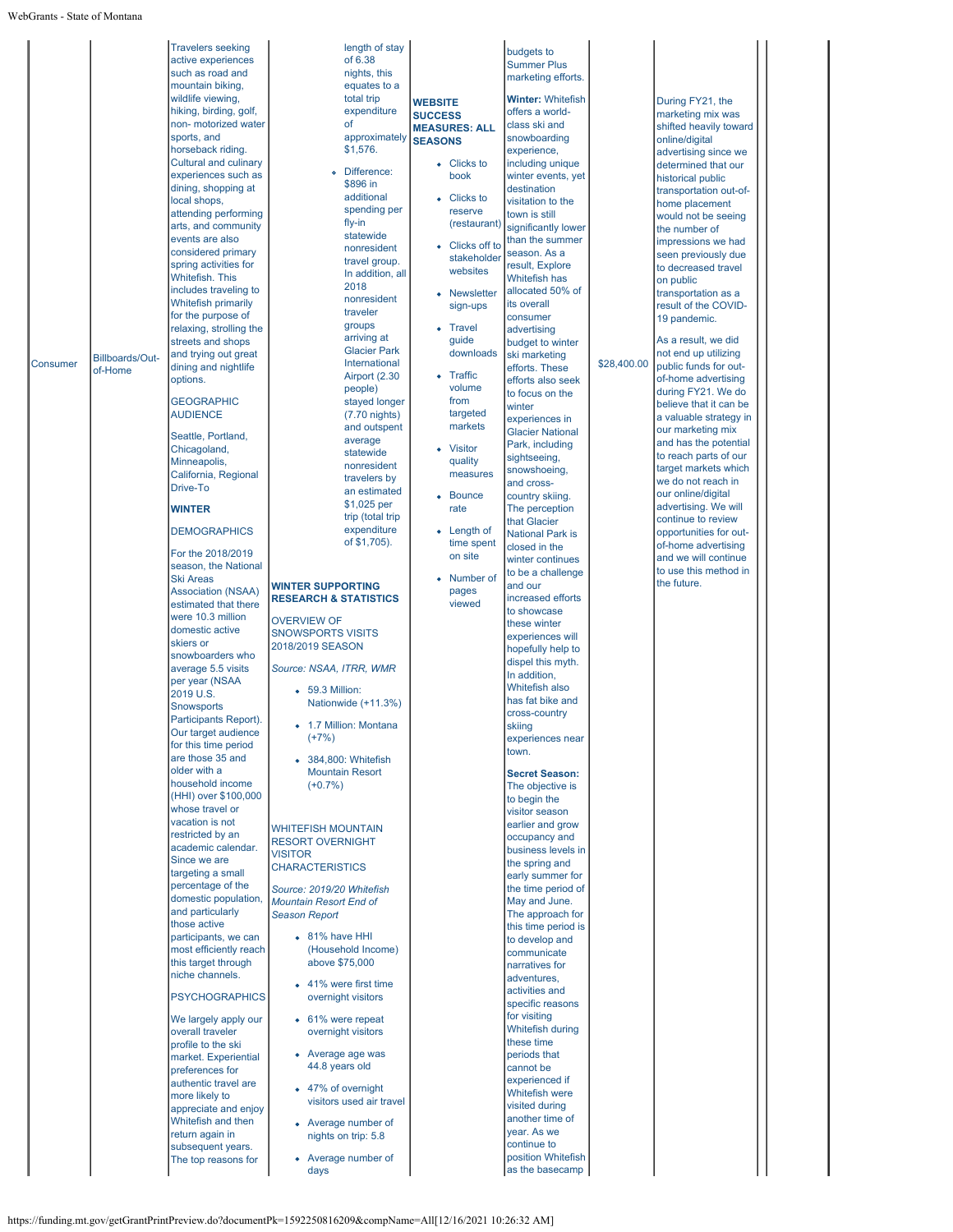| choosing Whitefish<br>for a winter<br>destination were<br>cited as "experience<br>of a prior winter visit"<br>and "affordability<br>compared<br>to other resorts" and<br>"snow conditions"<br>and "lack of<br>crowding" and "the<br>Town of Whitefish"<br>(Whitefish Mountain<br><b>Resort 2018/19 End</b><br>of Season Report). It<br>is important that we<br>acquire new, repeat<br>customers, not<br>simply attract one-<br>time visitors who are<br>not a good fit for the<br>Whitefish experience<br>and as a result will<br>not likely return. The<br>addition of marketing<br>the aforementioned<br><b>Glacier National Park</b><br>winter experiences<br>provide additional<br>breathtaking<br>experiences for a<br>day off for skiers and<br>snowboarders as<br>well as those who do<br>not alpine ski or<br>snowboard<br><b>GEOGRAPHIC</b><br><b>AUDIENCE</b><br>Seattle, Portland,<br>Chicagoland,<br>Minneapolis,<br>California, Regional<br>Drive-To | skied/snowboarded<br>4.2 days<br>• Nearly 46%<br>skied/snowboarded<br>for 2 or 3 days<br>• 49% stayed at<br>accommodations in<br>town while 32%<br>stayed at the<br>mountain | of Glacier<br>National Park,<br>the narrative will<br>lead with spring<br>experiences in<br><b>Glacier National</b><br>Park such as<br>biking or hiking<br>the Going-To-<br>The-Sun Road<br>and wildlife<br>watching. Explore<br>Whitefish has<br>allocated 30% of<br>its overall<br>consumer<br>advertising<br>budgets to spring<br>and early<br>summer<br>marketing efforts. |                                                                                                                                                                                                                                                                                                                                                                                                                                                                                                                                                                                                                                                                                                                     |  |
|-------------------------------------------------------------------------------------------------------------------------------------------------------------------------------------------------------------------------------------------------------------------------------------------------------------------------------------------------------------------------------------------------------------------------------------------------------------------------------------------------------------------------------------------------------------------------------------------------------------------------------------------------------------------------------------------------------------------------------------------------------------------------------------------------------------------------------------------------------------------------------------------------------------------------------------------------------------------|------------------------------------------------------------------------------------------------------------------------------------------------------------------------------|--------------------------------------------------------------------------------------------------------------------------------------------------------------------------------------------------------------------------------------------------------------------------------------------------------------------------------------------------------------------------------|---------------------------------------------------------------------------------------------------------------------------------------------------------------------------------------------------------------------------------------------------------------------------------------------------------------------------------------------------------------------------------------------------------------------------------------------------------------------------------------------------------------------------------------------------------------------------------------------------------------------------------------------------------------------------------------------------------------------|--|
|                                                                                                                                                                                                                                                                                                                                                                                                                                                                                                                                                                                                                                                                                                                                                                                                                                                                                                                                                                   |                                                                                                                                                                              |                                                                                                                                                                                                                                                                                                                                                                                | This method was<br>successful as we met<br>our objective. We<br>successfully<br>completed our<br>seasonal<br>online/digital<br>marketing campaigns<br>and reported ad<br>performance and<br>website metrics.<br>Creative examples,<br>enhanced reporting,<br>and website metrics<br>reports are attached<br>and there is a<br>summary below. We<br>will continue to use<br>this method in the<br>future.<br><b>DIGITAL</b><br><b>ADVERTISING</b><br><b>SUCCESS</b><br><b>MEASURES: ALL</b><br><b>SEASONS</b><br>• Ad click<br>through rates<br>• Ad cost per<br>click<br>Fall (Summer Plus)<br>In aggregate all<br>Facebook ads from<br>Oct 2018 to July<br>2020 had a CTR of<br>.73% and a CPC of<br>\$1.49. Since |  |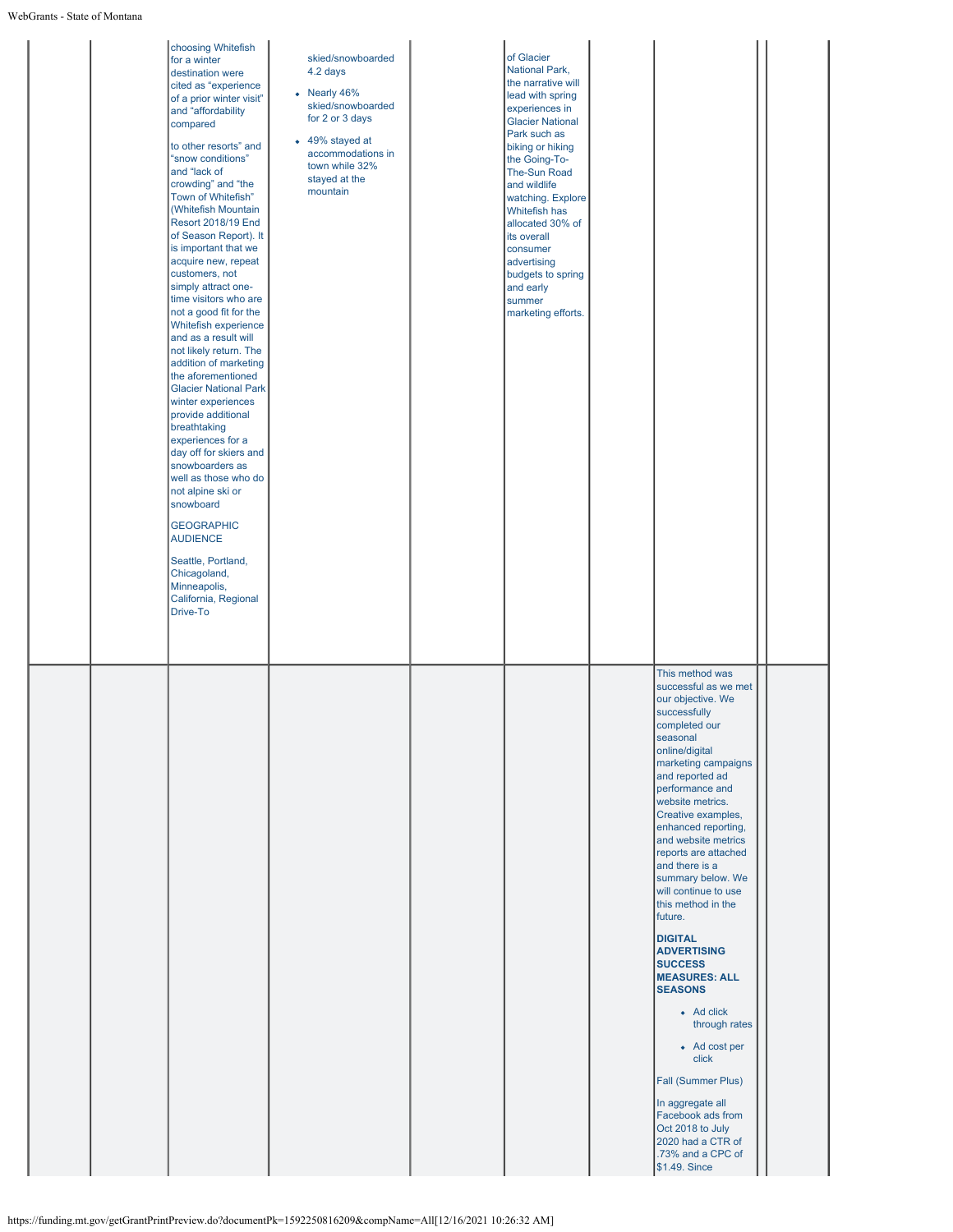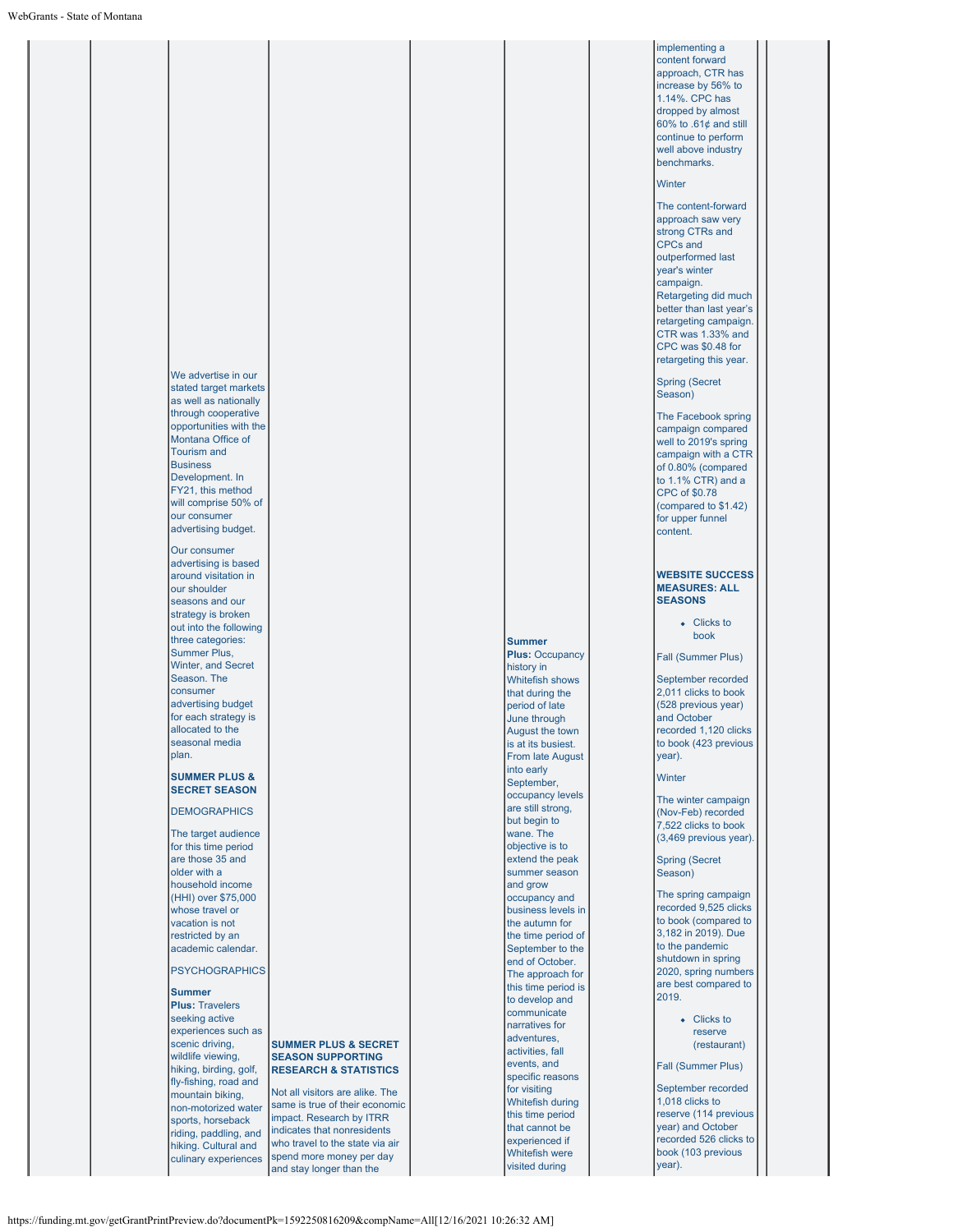| Consumer | <b>Online/Digital</b><br><b>Advertising</b> | such as dining,<br>shopping at local<br>shops, attending<br>performing arts, and<br>community events<br>are also considered<br>primary autumn<br>activities for<br><b>Whitefish, This</b><br>includes traveling to<br><b>Whitefish primarily</b><br>for the purpose of<br>relaxing, strolling the<br>streets and shops<br>and trying out great<br>dining and nightlife<br>options.<br><b>Secret</b><br><b>Season: Travelers</b><br>seeking active<br>experiences such as<br>road and mountain<br>biking, wildlife<br>viewing, hiking,<br>birding, golf, non-<br>motorized water<br>sports, and<br>horseback riding.<br><b>Cultural and culinary</b><br>experiences such as<br>dining, shopping at<br>local shops,<br>attending performing<br>arts, and community<br>events are also<br>considered primary<br>spring activities for<br>Whitefish. This<br>includes traveling to<br><b>Whitefish primarily</b><br>for the purpose of<br>relaxing, strolling the<br>streets and shops<br>and trying out great<br>dining and nightlife<br>options.<br><b>GEOGRAPHIC</b><br><b>AUDIENCE</b><br>Seattle, Portland,<br>Chicagoland,<br>Minneapolis,<br>California, Regional<br>Drive-To<br><b>WINTER</b><br><b>DEMOGRAPHICS</b><br>For the 2018/2019<br>season, the National<br>Ski Areas<br><b>Association (NSAA)</b><br>estimated that there<br>were 10.3 million<br>domestic active<br>skiers or<br>snowboarders who<br>average 5.5 visits<br>per year (NSAA<br>2019 U.S.<br><b>Snowsports</b><br>Participants Report).<br>Our target audience<br>for this time period<br>are those 35 and<br>older with a<br>household income<br>(HHI) over \$100,000<br>whose travel or<br>vacation is not<br>restricted by an<br>academic calendar.<br>Since we are<br>targeting a small<br>percentage of the<br>domestic population,<br>and particularly | average nonresident traveler<br>group.<br>• Average Nonresident<br><b>Travelers: The</b><br>statewide average<br>2018 nonresident<br>traveler group to<br>Montana (2.27<br>people) spent an<br>average of \$148.30<br>per day. With an<br>average length of stay<br>of 4.59 nights, this<br>equates to a total trip<br>expenditure of<br>approximately \$680.<br>• Fly-in Nonresident<br><b>Travelers: The</b><br>statewide average<br>2018 fly-in<br>nonresident traveler<br>group arriving in<br>Montana (2.17<br>people) spent an<br>average of \$247.09<br>per day. With an<br>average length of stay<br>of 6.38 nights, this<br>equates to a total trip<br>expenditure of<br>approximately \$1,576.<br>• Difference: \$896 in<br>additional spending<br>per fly-in statewide<br>nonresident travel<br>group. In addition, all<br>2018 nonresident<br>traveler groups<br>arriving at Glacier<br><b>Park International</b><br>Airport (2.30 people)<br>stayed longer (7.70<br>nights) and outspent<br>average statewide<br>nonresident travelers<br>by an estimated<br>\$1,025 per trip (total<br>trip expenditure of<br>$$1,705$ ).<br><b>WINTER SUPPORTING</b><br><b>RESEARCH &amp; STATISTICS</b><br><b>OVERVIEW OF</b><br><b>SNOWSPORTS VISITS</b><br>2018/2019 SEASON<br>Source: NSAA, ITRR, WMR<br>• 59.3 Million:<br>Nationwide (+11.3%)<br>• 1.7 Million: Montana<br>$(+7%)$<br>• 384,800: Whitefish<br><b>Mountain Resort</b><br>$(+0.7%)$<br><b>WHITEFISH MOUNTAIN</b><br><b>RESORT OVERNIGHT</b><br><b>VISITOR</b><br><b>CHARACTERISTICS</b><br>Source: 2019/20 Whitefish<br><b>Mountain Resort End of</b><br><b>Season Report</b><br>• 81% have HHI<br>(Household Income)<br>above \$75,000<br>• 41% were first time<br>overnight visitors<br>• 61% were repeat<br>overnight visitors<br>• Average age was<br>44.8 years old<br>• 47% of overnight<br>visitors used air travel<br>• Average number of<br>nights on trip: 5.8 | <b>DIGITAL</b><br><b>ADVERTISING</b><br><b>SUCCESS</b><br><b>MEASURES: ALL</b><br><b>SEASONS</b><br>• Ad click<br>through<br>rates<br>• Ad cost per<br>click<br><b>WEBSITE</b><br><b>SUCCESS</b><br><b>MEASURES: ALL</b><br><b>SEASONS</b><br>• Clicks to<br>book<br>• Clicks to<br>reserve<br>(restaurant)<br>stakeholder<br>websites<br>• Newsletter<br>sign-ups<br>• Travel<br>guide<br>downloads<br>• Traffic<br>volume<br>from<br>targeted<br>markets<br>• Visitor<br>quality<br>measures<br>• Bounce<br>rate<br>• Length of<br>time spent<br>on site<br>• Number of<br>pages<br>viewed | another time of<br>year. As we<br>continue to<br>position Whitefish<br>as the basecamp<br>of Glacier<br><b>National Park,</b><br>the narrative will<br>lead with fall<br>experiences in<br><b>Glacier National</b><br>Park such as<br>scenic driving, fall<br>foliage, wildlife<br>watching, and<br>hiking. Explore<br><b>Whitefish has</b><br>allocated 20% of<br>its overall<br>consumer<br>advertising<br>budgets to<br><b>Summer Plus</b><br>marketing efforts.<br><b>Winter: Whitefish</b><br>offers a world-<br>class ski and<br>snowboarding<br>experience,<br>including unique<br>winter events, yet<br>destination<br>visitation to the<br>town is still<br>significantly lower<br>than the summer<br>season. As a<br>result, Explore<br><b>Whitefish has</b><br>allocated 50% of<br>its overall<br>consumer<br>advertising<br>• Clicks off to budget to winter<br>ski marketing<br>efforts. These<br>efforts also seek<br>to focus on the<br>winter<br>experiences in<br><b>Glacier National</b><br>Park, including<br>sightseeing,<br>snowshoeing,<br>and cross-<br>country skiing.<br>The perception<br>that Glacier<br><b>National Park is</b><br>closed in the<br>winter continues<br>to be a challenge<br>and our<br>increased efforts<br>to showcase<br>these winter<br>experiences will<br>hopefully help to<br>dispel this myth.<br>In addition,<br><b>Whitefish also</b><br>has fat bike and<br>cross-country<br>skiing<br>experiences near<br>town.<br><b>Secret</b><br>Season: The<br>objective is to<br>begin the visitor<br>season earlier<br>and grow<br>occupancy and<br>business levels in<br>the spring and<br>early summer for | \$90,935.00 | Winter<br>The winter campaign<br>(Nov-Feb) recorded<br>2,967 clicks to<br>reserve (644 previous<br>year).<br><b>Spring (Secret</b><br>Season)<br>The spring campaign<br>recorded 3,980 clicks<br>to reserve (228<br>previous year)<br>• Newsletter<br>sign-ups<br>Fall (Summer Plus)<br>September recorded<br>265 sign-ups (84<br>previous year) and<br>October recorded<br>199 sign-ups (60<br>previous year)<br>Winter<br>858 sign-ups were<br>recorded during the<br>winter campaign (562<br>previous year)<br><b>Spring (Secret</b><br>Season)<br>938 sign-ups were<br>recorded during the<br>spring campaign (338<br>previous year)<br>• Travel guide<br>downloads<br>Fall (Summer Plus)<br>September recorded<br>334 digital views (213<br>previous year) and<br>October recorded<br>292 digital views (150<br>previous year)<br>Winter<br>The winter campaign<br>recorded 1,137 digital<br>views (1,135 previous<br>year)<br><b>Spring (Secret</b><br>Season)<br>The spring campaign<br>recorded 1,164 digital<br>views (677 previous<br>year)<br>• Traffic<br>volume from<br>targeted<br>markets<br>Fall (Summer Plus)<br>Almost all of our<br>identified target<br>markets (Seattle,<br>Portland, Spokane,<br>Los Angeles,<br>Chicago) showed up<br>in the top ten for<br>website traffic<br>volume. Seattle<br>ranked as the top<br>overall market for<br>website traffic volume<br>with 1,079 visits<br>(compared to 318 in<br>2019). The five target<br>markets mentioned | FY21 Online<br>and Digital<br>Reporting<br>and<br>Creative<br>Samples.pdf |
|----------|---------------------------------------------|------------------------------------------------------------------------------------------------------------------------------------------------------------------------------------------------------------------------------------------------------------------------------------------------------------------------------------------------------------------------------------------------------------------------------------------------------------------------------------------------------------------------------------------------------------------------------------------------------------------------------------------------------------------------------------------------------------------------------------------------------------------------------------------------------------------------------------------------------------------------------------------------------------------------------------------------------------------------------------------------------------------------------------------------------------------------------------------------------------------------------------------------------------------------------------------------------------------------------------------------------------------------------------------------------------------------------------------------------------------------------------------------------------------------------------------------------------------------------------------------------------------------------------------------------------------------------------------------------------------------------------------------------------------------------------------------------------------------------------------------------------------------------------------------------------------------------------------|---------------------------------------------------------------------------------------------------------------------------------------------------------------------------------------------------------------------------------------------------------------------------------------------------------------------------------------------------------------------------------------------------------------------------------------------------------------------------------------------------------------------------------------------------------------------------------------------------------------------------------------------------------------------------------------------------------------------------------------------------------------------------------------------------------------------------------------------------------------------------------------------------------------------------------------------------------------------------------------------------------------------------------------------------------------------------------------------------------------------------------------------------------------------------------------------------------------------------------------------------------------------------------------------------------------------------------------------------------------------------------------------------------------------------------------------------------------------------------------------------------------------------------------------------------------------------------------------------------------------------------------------------------------------------------------------------------------------------------------------------------------------------------------------------------------------------------------------------------------------------------------------------------------------------------------------|----------------------------------------------------------------------------------------------------------------------------------------------------------------------------------------------------------------------------------------------------------------------------------------------------------------------------------------------------------------------------------------------------------------------------------------------------------------------------------------------------------------------------------------------------------------------------------------------|------------------------------------------------------------------------------------------------------------------------------------------------------------------------------------------------------------------------------------------------------------------------------------------------------------------------------------------------------------------------------------------------------------------------------------------------------------------------------------------------------------------------------------------------------------------------------------------------------------------------------------------------------------------------------------------------------------------------------------------------------------------------------------------------------------------------------------------------------------------------------------------------------------------------------------------------------------------------------------------------------------------------------------------------------------------------------------------------------------------------------------------------------------------------------------------------------------------------------------------------------------------------------------------------------------------------------------------------------------------------------------------------------------------------------------------------------------------------------------------------------------------------------------------------------------------------------------------------------------------------------------------------------------|-------------|---------------------------------------------------------------------------------------------------------------------------------------------------------------------------------------------------------------------------------------------------------------------------------------------------------------------------------------------------------------------------------------------------------------------------------------------------------------------------------------------------------------------------------------------------------------------------------------------------------------------------------------------------------------------------------------------------------------------------------------------------------------------------------------------------------------------------------------------------------------------------------------------------------------------------------------------------------------------------------------------------------------------------------------------------------------------------------------------------------------------------------------------------------------------------------------------------------------------------------------------------------------------------------------------------------------------------------------------------------------------------------------------------------------------------------------------------------------------------------------|---------------------------------------------------------------------------|
|----------|---------------------------------------------|------------------------------------------------------------------------------------------------------------------------------------------------------------------------------------------------------------------------------------------------------------------------------------------------------------------------------------------------------------------------------------------------------------------------------------------------------------------------------------------------------------------------------------------------------------------------------------------------------------------------------------------------------------------------------------------------------------------------------------------------------------------------------------------------------------------------------------------------------------------------------------------------------------------------------------------------------------------------------------------------------------------------------------------------------------------------------------------------------------------------------------------------------------------------------------------------------------------------------------------------------------------------------------------------------------------------------------------------------------------------------------------------------------------------------------------------------------------------------------------------------------------------------------------------------------------------------------------------------------------------------------------------------------------------------------------------------------------------------------------------------------------------------------------------------------------------------------------|---------------------------------------------------------------------------------------------------------------------------------------------------------------------------------------------------------------------------------------------------------------------------------------------------------------------------------------------------------------------------------------------------------------------------------------------------------------------------------------------------------------------------------------------------------------------------------------------------------------------------------------------------------------------------------------------------------------------------------------------------------------------------------------------------------------------------------------------------------------------------------------------------------------------------------------------------------------------------------------------------------------------------------------------------------------------------------------------------------------------------------------------------------------------------------------------------------------------------------------------------------------------------------------------------------------------------------------------------------------------------------------------------------------------------------------------------------------------------------------------------------------------------------------------------------------------------------------------------------------------------------------------------------------------------------------------------------------------------------------------------------------------------------------------------------------------------------------------------------------------------------------------------------------------------------------------|----------------------------------------------------------------------------------------------------------------------------------------------------------------------------------------------------------------------------------------------------------------------------------------------------------------------------------------------------------------------------------------------------------------------------------------------------------------------------------------------------------------------------------------------------------------------------------------------|------------------------------------------------------------------------------------------------------------------------------------------------------------------------------------------------------------------------------------------------------------------------------------------------------------------------------------------------------------------------------------------------------------------------------------------------------------------------------------------------------------------------------------------------------------------------------------------------------------------------------------------------------------------------------------------------------------------------------------------------------------------------------------------------------------------------------------------------------------------------------------------------------------------------------------------------------------------------------------------------------------------------------------------------------------------------------------------------------------------------------------------------------------------------------------------------------------------------------------------------------------------------------------------------------------------------------------------------------------------------------------------------------------------------------------------------------------------------------------------------------------------------------------------------------------------------------------------------------------------------------------------------------------|-------------|---------------------------------------------------------------------------------------------------------------------------------------------------------------------------------------------------------------------------------------------------------------------------------------------------------------------------------------------------------------------------------------------------------------------------------------------------------------------------------------------------------------------------------------------------------------------------------------------------------------------------------------------------------------------------------------------------------------------------------------------------------------------------------------------------------------------------------------------------------------------------------------------------------------------------------------------------------------------------------------------------------------------------------------------------------------------------------------------------------------------------------------------------------------------------------------------------------------------------------------------------------------------------------------------------------------------------------------------------------------------------------------------------------------------------------------------------------------------------------------|---------------------------------------------------------------------------|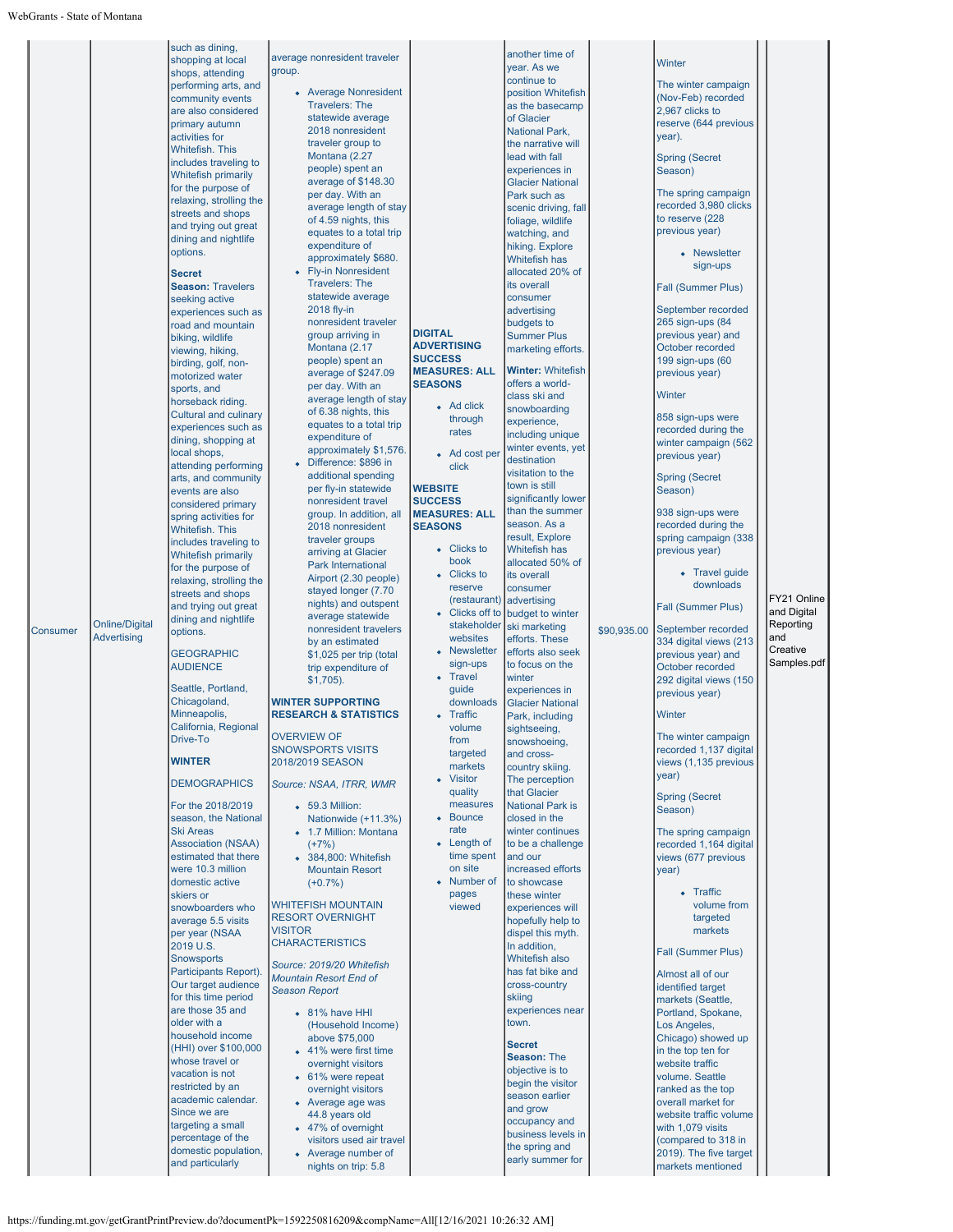those active participants, we can most efficiently reach this target through niche channels. **PSYCHOGRAPHICS** We largely apply our overall traveler profile to the ski market. Experiential preferences for authentic travel are more likely to appreciate and enjoy Whitefish and then return again in subsequent years. The top reasons for choosing Whitefish for a winter destination were cited as "experience of a prior winter visit" and "affordability compared to other resorts" and "snow conditions" and "lack of crowding" and "the Town of Whitefish" (Whitefish Mountain Resort 2018/19 End of Season Report). It is important that we acquire new, repeat customers, not simply attract onetime visitors who are not a good fit for the Whitefish experience and as a result will not likely return. The addition of marketing the aforementioned Glacier National Park winter experiences provide additional .<br>breathtaking experiences for a day off for skiers and snowboarders as well as those who do not alpine ski or snowboard **GEOGRAPHIC AUDIFNCE** Seattle, Portland, Chicagoland, **Minneapolis** California, Regional Drive-To days 4.2 days Nearly 46% 49% stayed at mountain

# Average number of skied/snowboarded skied/snowboarded for 2 or 3 days accommodations in town while 32% stayed at the

the time period of May and June. The approach for this time period is to develop and communicate narratives for adventures, activities and specific reasons for visiting Whitefish during these time periods that cannot be experienced if Whitefish were visited during another time of year. As we continue to position Whitefish .<br>as the basecamp of Glacier National Park, the narrative will lead with spring experiences in Glacier National Park such as biking or hiking the Going-To-The-Sun Road and wildlife watching. Explore Whitefish has allocated 30% of its overall consumer advertising budgets to spring and early summer marketing efforts.

#### above combined for 2,345 users to visit the website.

#### **Winter**

Almost all of our identified target markets (Seattle, Portland, San Francisco, Los Angeles, Chicago) showed up in the top ten for website traffic volume. Los Angeles ranked as the top overall market for website traffic volume with 1,688 visits (compared to 135 in 2019). The five target markets mentioned above combined for 4,656 users to visit the website. Spring (Secret Season) Almost all of our identified target markets (Seattle, Portland, Spokane, Missoula, Los Angeles) showed up in the top ten for website traffic volume. Seattle ranked as the top overall market for website traffic volume with 6,875 visits (compared to 1,706  $\overline{1}$  n 2019). The five target markets mentioned above combined for 14,299 users to visit the website. • Visitor quality measures **Bounce rate** • Length of time spent on site

> • Number of pages viewed

#### Fall (Summer Plus)

There were 32,828 pageviews (35,849 the previous year), an average length of time spent on site of 00:01:01 (compared to 00:01:23 previous year), and a bounce rate of 76.75% (compared to 67.31%). The overall number of website sessions was 23,100 (compared to 17,546 previous year).

#### **Winter**

There were 199,907 pageviews (199,256 the previous year), an average length of time spent on site of 00:00:50 (compared to 00:01:39 previous year), and a bounce rate of 80% (compared to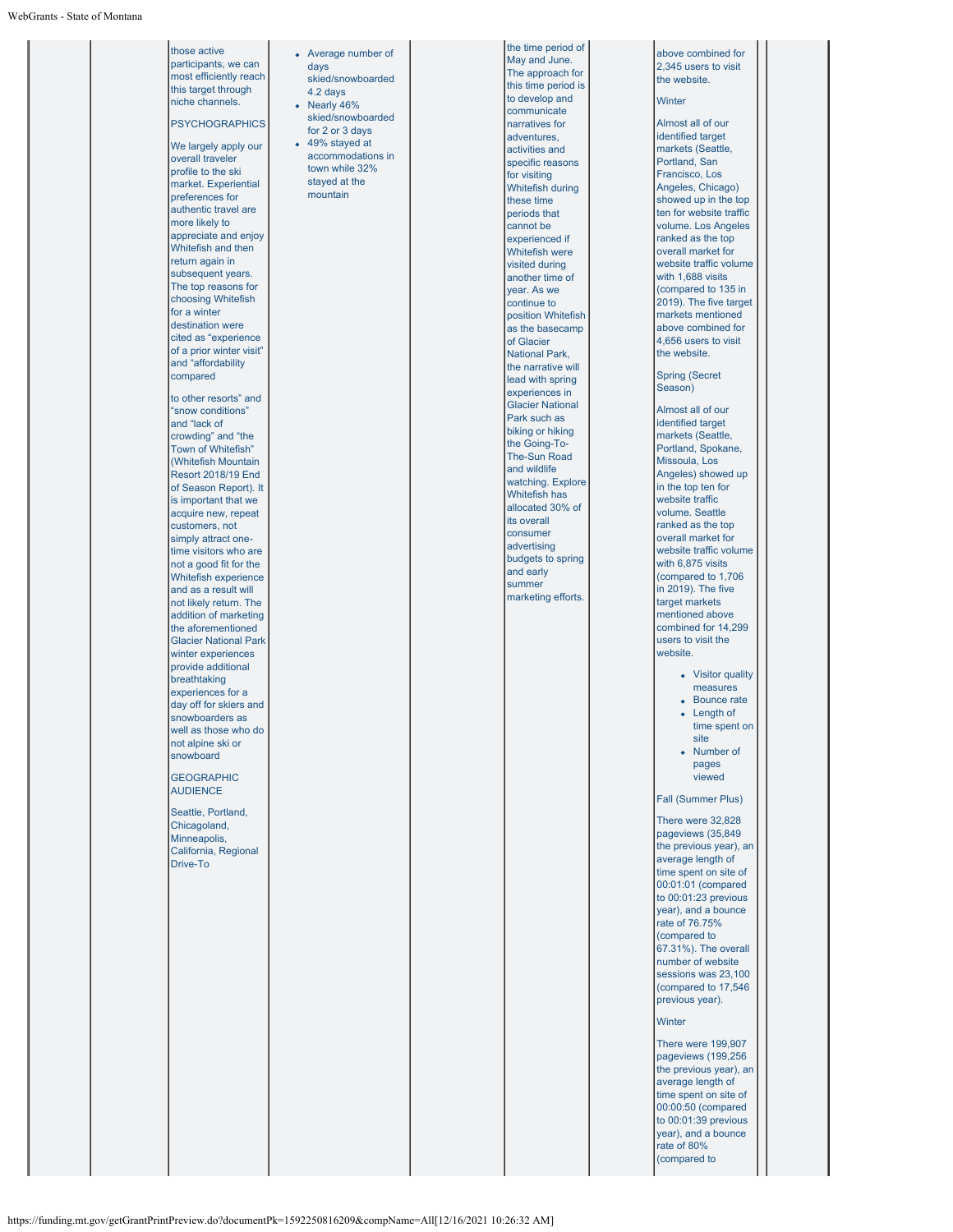|                                                                                                                                                                                                                                                                                                                                                                                                                                                                                                                                                                                                                                                                                                                                                                                                                                                                |                                                                                                                                                                                                                                                                                                                                                                                                                          | 64.30%). Organic<br>traffic was also up<br>22.3% year over<br>year. The overall<br>number of website<br>sessions was<br>147,084 (compared<br>to 93,553 previous<br>year).<br>Spring (Secret<br>Season)<br>Spring website traffic<br>during the campaign<br>saw a large year over<br>year increase in<br>spring with last year's<br>COVID shutdowns.<br>Traffic was still up<br>significantly<br>compared to spring<br>2019 with users up<br>sessions up almost<br>100% (104,785<br>compared to 54,102).<br>There were 149,246<br>pageviews (135,981<br>the previous year), an<br>average length of<br>time spent on site of<br>00:01:05 (compared<br>to 00:01:51 previous<br>year), and a bounce<br>rate of 77.15%<br>(compared to<br>62.68%). The overall<br>number of website<br>sessions was<br>104,785 (compared<br>to 54,102 previous<br>year). |
|----------------------------------------------------------------------------------------------------------------------------------------------------------------------------------------------------------------------------------------------------------------------------------------------------------------------------------------------------------------------------------------------------------------------------------------------------------------------------------------------------------------------------------------------------------------------------------------------------------------------------------------------------------------------------------------------------------------------------------------------------------------------------------------------------------------------------------------------------------------|--------------------------------------------------------------------------------------------------------------------------------------------------------------------------------------------------------------------------------------------------------------------------------------------------------------------------------------------------------------------------------------------------------------------------|------------------------------------------------------------------------------------------------------------------------------------------------------------------------------------------------------------------------------------------------------------------------------------------------------------------------------------------------------------------------------------------------------------------------------------------------------------------------------------------------------------------------------------------------------------------------------------------------------------------------------------------------------------------------------------------------------------------------------------------------------------------------------------------------------------------------------------------------------|
| We advertise in<br>publications within<br>our target markets<br>with alignment to the<br>geotraveler and<br>other demographic<br>profiles that have<br>been outlined for<br>Whitefish. In FY21,<br>this method<br>comprises 10% of<br>our consumer<br>advertising budget.<br>Our consumer<br>advertising is based<br>around visitation in<br>our shoulder<br>seasons and our<br>strategy is broken<br>out into the following<br>three categories:<br>Summer Plus,<br>Winter, and Secret<br>Season. The<br>consumer<br>advertising budget<br>for each strategy is<br>allocated to the<br>seasonal media<br>plan.<br><b>SUMMER PLUS &amp;</b><br><b>SECRET SEASON</b><br><b>DEMOGRAPHICS</b><br>The target audience<br>for this time period<br>are those 35 and<br>older with a<br>household income<br>(HHI) over \$75,000<br>whose travel or<br>vacation is not | <b>Summer</b><br><b>Plus: Occupancy</b><br>history in<br>Whitefish shows<br>that during the<br>period of late<br>June through<br>August the town<br>is at its busiest.<br>From late August<br>into early<br>September,<br>occupancy levels<br>are still strong,<br>but begin to<br>wane. The<br>objective is to<br>extend the peak<br>summer season<br>and grow<br>occupancy and<br>business levels in<br>the autumn for |                                                                                                                                                                                                                                                                                                                                                                                                                                                                                                                                                                                                                                                                                                                                                                                                                                                      |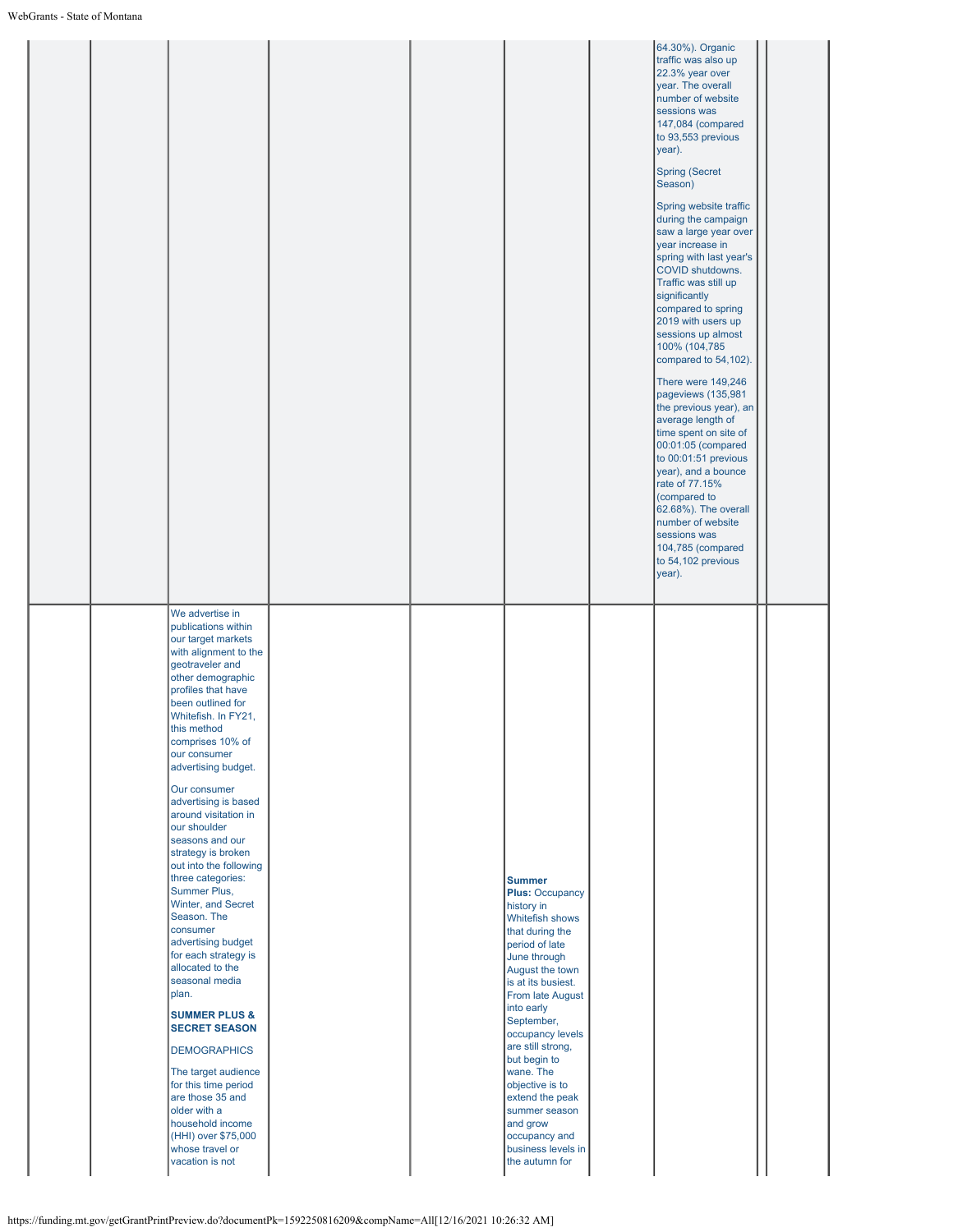| Print<br><b>Consumer</b><br><b>Advertising</b> | restricted by an<br>academic calendar.<br><b>PSYCHOGRAPHICS</b><br><b>Summer</b><br><b>Plus: Travelers</b><br>seeking active<br>experiences such as<br>scenic driving,<br>wildlife viewing,<br>hiking, birding, golf,<br>fly-fishing, road and<br>mountain biking,<br>non-motorized water<br>sports, horseback<br>riding, paddling, and<br>hiking. Cultural and<br>culinary experiences<br>such as dining,<br>shopping at local<br>shops, attending<br>performing arts, and<br>community events<br>are also considered<br>primary autumn<br>activities for<br>Whitefish. This<br>includes traveling to<br><b>Whitefish primarily</b><br>for the purpose of<br>relaxing, strolling the<br>streets and shops<br>and trying out great<br>dining and nightlife<br>options.<br><b>Secret</b><br><b>Season: Travelers</b><br>seeking active<br>experiences such as<br>road and mountain<br>biking, wildlife<br>viewing, hiking,<br>birding, golf, non-<br>motorized water<br>sports, and<br>horseback riding.<br><b>Cultural and culinary</b><br>experiences such as<br>dining, shopping at<br>local shops,<br>attending performing<br>arts, and community<br>events are also<br>considered primary<br>spring activities for<br><b>Whitefish, This</b><br>includes traveling to<br><b>Whitefish primarily</b><br>for the purpose of<br>relaxing, strolling the<br>streets and shops<br>and trying out great<br>dining and nightlife<br>options.<br><b>GEOGRAPHIC</b><br><b>AUDIENCE</b><br>Seattle, Portland,<br>Chicagoland,<br>Minneapolis,<br>California, Regional<br>Drive-To<br><b>WINTER</b><br><b>DEMOGRAPHICS</b><br>For the 2018/2019<br>season, the National<br><b>Ski Areas</b><br><b>Association (NSAA)</b><br>estimated that there<br>were 10.3 million<br>domestic active<br>skiers or<br>snowboarders who<br>average 5.5 visits<br>per year (NSAA | <b>SUMMER PLUS &amp; SECRET</b><br><b>SEASON SUPPORTING</b><br><b>RESEARCH &amp; STATISTICS</b><br>Not all visitors are alike. The<br>same is true of their economic<br>impact. Research by ITRR<br>indicates that nonresidents<br>who travel to the state via air<br>spend more money per day<br>and stay longer than the<br>average nonresident traveler<br>group.<br>• Average Nonresident<br><b>Travelers: The</b><br>statewide average<br>2018 nonresident<br>traveler group to<br>Montana (2.27<br>people) spent an<br>average of \$148.30<br>per day. With an<br>average length of stay<br>of 4.59 nights, this<br>equates to a total trip<br>expenditure of<br>approximately \$680.<br>• Fly-in Nonresident<br><b>Travelers: The</b><br>statewide average<br>2018 fly-in<br>nonresident traveler<br>group arriving in<br>Montana (2.17<br>people) spent an<br>average of \$247.09<br>per day. With an<br>average length of stay<br>of 6.38 nights, this<br>equates to a total trip<br>expenditure of<br>approximately \$1,576. SEASONS<br>Difference: \$896 in<br>additional spending<br>per fly-in statewide<br>nonresident travel<br>group. In addition, all<br>2018 nonresident<br>traveler groups<br>arriving at Glacier<br><b>Park International</b><br>Airport (2.30 people)<br>stayed longer (7.70<br>nights) and outspent<br>average statewide<br>nonresident travelers<br>by an estimated<br>\$1,025 per trip (total<br>trip expenditure of<br>$$1,705$ ).<br><b>WINTER SUPPORTING</b><br><b>RESEARCH &amp; STATISTICS</b><br><b>OVERVIEW OF</b><br><b>SNOWSPORTS VISITS</b><br>2018/2019 SEASON<br>Source: NSAA, ITRR, WMR<br>• 59.3 Million:<br>Nationwide (+11.3%)<br>• 1.7 Million: Montana<br>$(+7%)$<br>• 384,800: Whitefish<br><b>Mountain Resort</b><br>$(+0.7%)$<br><b>WHITEFISH MOUNTAIN</b><br><b>RESORT OVERNIGHT</b><br><b>VISITOR</b> | <b>WEBSITE</b><br><b>SUCCESS</b><br><b>MEASURES: ALL</b><br>• Clicks to<br>book<br>Clicks to<br>reserve<br>(restaurant)<br>Clicks off to<br>stakeholder<br>websites<br>• Newsletter<br>sign-ups<br>• Travel<br>guide<br>downloads<br>Traffic<br>ò.<br>volume<br>from<br>targeted<br>markets<br>• Visitor<br>quality<br>measures<br><b>Bounce</b><br>rate<br>• Length of<br>time spent<br>on site<br>• Number of<br>pages<br>viewed | the time period of<br>September to the<br>end of October.<br>The approach for<br>this time period is<br>to develop and<br>communicate<br>narratives for<br>adventures,<br>activities, fall<br>events, and<br>specific reasons<br>for visiting<br>Whitefish during<br>this time period<br>that cannot be<br>experienced if<br>Whitefish were<br>visited during<br>another time of<br>year. As we<br>continue to<br>position Whitefish<br>as the basecamp<br>of Glacier<br><b>National Park,</b><br>the narrative will<br>lead with fall<br>experiences in<br><b>Glacier National</b><br>Park such as<br>scenic driving, fall<br>foliage, wildlife<br>watching, and<br>hiking. Explore<br>Whitefish has<br>allocated 20% of<br>its overall<br>consumer<br>advertising<br>budgets to<br><b>Summer Plus</b><br>marketing efforts.<br><b>Winter: Whitefish</b><br>offers a world-<br>class ski and<br>snowboarding<br>experience,<br>including unique<br>winter events, yet<br>destination<br>visitation to the<br>town is still<br>significantly lower<br>than the summer<br>season. As a<br>result, Explore<br><b>Whitefish has</b><br>allocated 50% of<br>its overall<br>consumer<br>advertising<br>budget to winter<br>ski marketing<br>efforts. These<br>efforts also seek<br>to focus on the<br>winter<br>experiences in<br><b>Glacier National</b><br>Park, including<br>sightseeing,<br>snowshoeing,<br>and cross-<br>country skiing.<br>The perception<br>that Glacier<br><b>National Park is</b><br>closed in the<br>winter continues<br>to be a challenge<br>and our<br>increased efforts<br>to showcase<br>these winter<br>experiences will<br>hopefully help to<br>dispel this myth. | \$7,100.00 | During FY21, the<br>marketing mix was<br>shifted heavily toward<br>online/digital<br>advertising since we<br>determined that our<br>previous print<br>advertising<br>placements were<br>becoming more<br>difficult to track the<br>effectiveness of (print<br>circulation) compared<br>to online/digital<br>advertising metrics<br>where clicks to the<br><b>Explore Whitefish</b><br>website and activity<br>on the website could<br>be measured more<br>specifically.<br>As a result, we did<br>not end up utilizing<br>public funds for print<br>advertising during<br>FY21. We do<br>believe that it can be<br>a valuable strategy in<br>our marketing mix<br>and has the potential<br>to reach parts of our<br>target markets which<br>we do not reach in<br>our online/digital<br>advertising. We will<br>continue to review<br>opportunities for print<br>advertising and we<br>will continue to use<br>this method in the<br>future. |  |
|------------------------------------------------|------------------------------------------------------------------------------------------------------------------------------------------------------------------------------------------------------------------------------------------------------------------------------------------------------------------------------------------------------------------------------------------------------------------------------------------------------------------------------------------------------------------------------------------------------------------------------------------------------------------------------------------------------------------------------------------------------------------------------------------------------------------------------------------------------------------------------------------------------------------------------------------------------------------------------------------------------------------------------------------------------------------------------------------------------------------------------------------------------------------------------------------------------------------------------------------------------------------------------------------------------------------------------------------------------------------------------------------------------------------------------------------------------------------------------------------------------------------------------------------------------------------------------------------------------------------------------------------------------------------------------------------------------------------------------------------------------------------------------------------------------------------------------------------------------------------------------------------------------------|----------------------------------------------------------------------------------------------------------------------------------------------------------------------------------------------------------------------------------------------------------------------------------------------------------------------------------------------------------------------------------------------------------------------------------------------------------------------------------------------------------------------------------------------------------------------------------------------------------------------------------------------------------------------------------------------------------------------------------------------------------------------------------------------------------------------------------------------------------------------------------------------------------------------------------------------------------------------------------------------------------------------------------------------------------------------------------------------------------------------------------------------------------------------------------------------------------------------------------------------------------------------------------------------------------------------------------------------------------------------------------------------------------------------------------------------------------------------------------------------------------------------------------------------------------------------------------------------------------------------------------------------------------------------------------------------------------------------------------------------------------------------------------------------------------------------------------------------------------------------|------------------------------------------------------------------------------------------------------------------------------------------------------------------------------------------------------------------------------------------------------------------------------------------------------------------------------------------------------------------------------------------------------------------------------------|----------------------------------------------------------------------------------------------------------------------------------------------------------------------------------------------------------------------------------------------------------------------------------------------------------------------------------------------------------------------------------------------------------------------------------------------------------------------------------------------------------------------------------------------------------------------------------------------------------------------------------------------------------------------------------------------------------------------------------------------------------------------------------------------------------------------------------------------------------------------------------------------------------------------------------------------------------------------------------------------------------------------------------------------------------------------------------------------------------------------------------------------------------------------------------------------------------------------------------------------------------------------------------------------------------------------------------------------------------------------------------------------------------------------------------------------------------------------------------------------------------------------------------------------------------------------------------------------------------------------------------------------------------------------------------------------|------------|----------------------------------------------------------------------------------------------------------------------------------------------------------------------------------------------------------------------------------------------------------------------------------------------------------------------------------------------------------------------------------------------------------------------------------------------------------------------------------------------------------------------------------------------------------------------------------------------------------------------------------------------------------------------------------------------------------------------------------------------------------------------------------------------------------------------------------------------------------------------------------------------------------------------------------------------|--|
|------------------------------------------------|------------------------------------------------------------------------------------------------------------------------------------------------------------------------------------------------------------------------------------------------------------------------------------------------------------------------------------------------------------------------------------------------------------------------------------------------------------------------------------------------------------------------------------------------------------------------------------------------------------------------------------------------------------------------------------------------------------------------------------------------------------------------------------------------------------------------------------------------------------------------------------------------------------------------------------------------------------------------------------------------------------------------------------------------------------------------------------------------------------------------------------------------------------------------------------------------------------------------------------------------------------------------------------------------------------------------------------------------------------------------------------------------------------------------------------------------------------------------------------------------------------------------------------------------------------------------------------------------------------------------------------------------------------------------------------------------------------------------------------------------------------------------------------------------------------------------------------------------------------|----------------------------------------------------------------------------------------------------------------------------------------------------------------------------------------------------------------------------------------------------------------------------------------------------------------------------------------------------------------------------------------------------------------------------------------------------------------------------------------------------------------------------------------------------------------------------------------------------------------------------------------------------------------------------------------------------------------------------------------------------------------------------------------------------------------------------------------------------------------------------------------------------------------------------------------------------------------------------------------------------------------------------------------------------------------------------------------------------------------------------------------------------------------------------------------------------------------------------------------------------------------------------------------------------------------------------------------------------------------------------------------------------------------------------------------------------------------------------------------------------------------------------------------------------------------------------------------------------------------------------------------------------------------------------------------------------------------------------------------------------------------------------------------------------------------------------------------------------------------------|------------------------------------------------------------------------------------------------------------------------------------------------------------------------------------------------------------------------------------------------------------------------------------------------------------------------------------------------------------------------------------------------------------------------------------|----------------------------------------------------------------------------------------------------------------------------------------------------------------------------------------------------------------------------------------------------------------------------------------------------------------------------------------------------------------------------------------------------------------------------------------------------------------------------------------------------------------------------------------------------------------------------------------------------------------------------------------------------------------------------------------------------------------------------------------------------------------------------------------------------------------------------------------------------------------------------------------------------------------------------------------------------------------------------------------------------------------------------------------------------------------------------------------------------------------------------------------------------------------------------------------------------------------------------------------------------------------------------------------------------------------------------------------------------------------------------------------------------------------------------------------------------------------------------------------------------------------------------------------------------------------------------------------------------------------------------------------------------------------------------------------------|------------|----------------------------------------------------------------------------------------------------------------------------------------------------------------------------------------------------------------------------------------------------------------------------------------------------------------------------------------------------------------------------------------------------------------------------------------------------------------------------------------------------------------------------------------------------------------------------------------------------------------------------------------------------------------------------------------------------------------------------------------------------------------------------------------------------------------------------------------------------------------------------------------------------------------------------------------------|--|

https://funding.mt.gov/getGrantPrintPreview.do?documentPk=1592250816209&compName=All[12/16/2021 10:26:32 AM]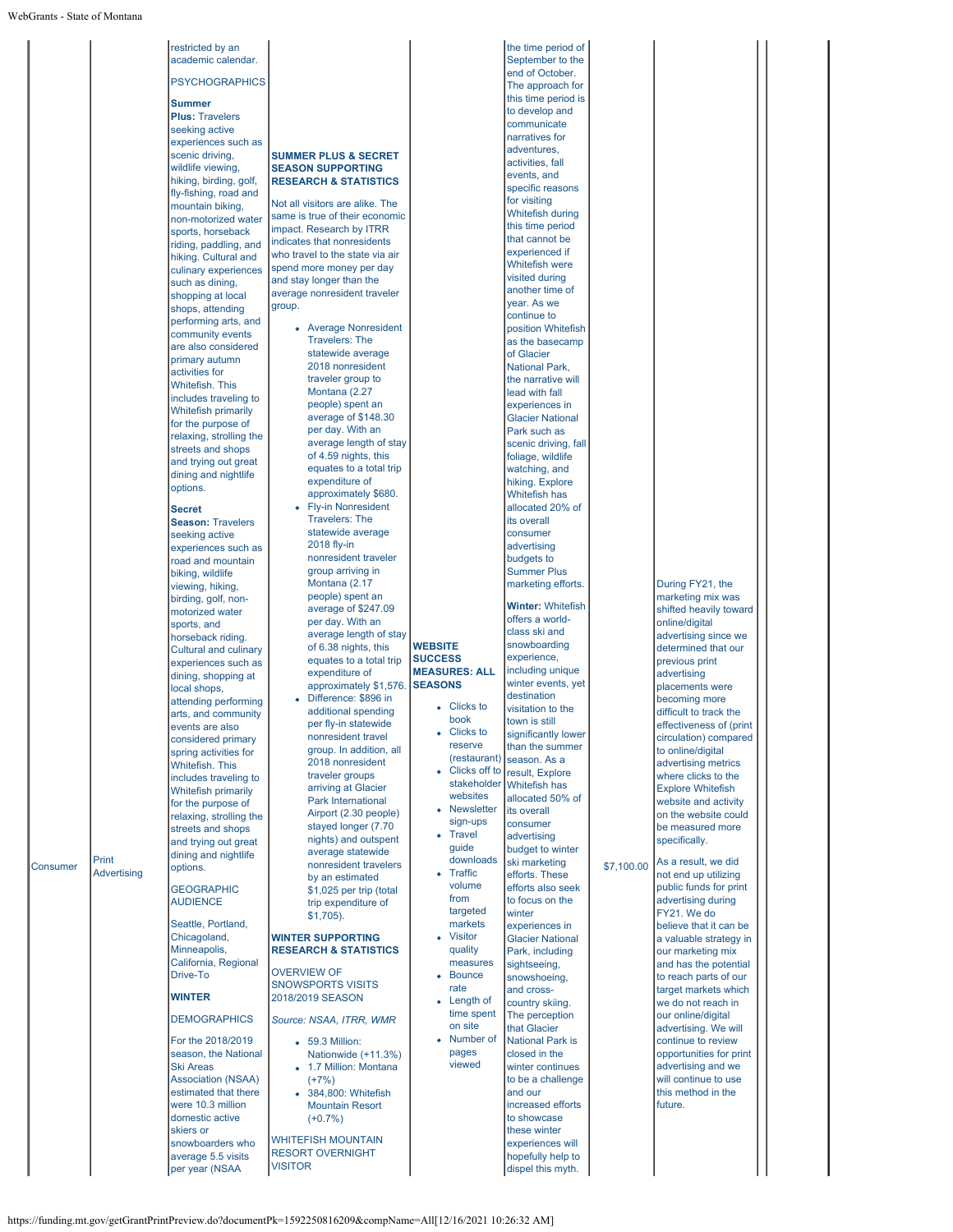|  | <b>Snowsports</b><br>Participants Report).<br>Our target audience<br>for this time period<br>are those 35 and<br>older with a<br>household income<br>(HHI) over \$100,000<br>whose travel or<br>vacation is not<br>restricted by an<br>academic calendar.<br>Since we are<br>targeting a small<br>percentage of the<br>domestic population,<br>and particularly<br>those active<br>participants, we can<br>most efficiently reach<br>this target through<br>niche channels.<br><b>PSYCHOGRAPHICS</b><br>We largely apply our<br>overall traveler<br>profile to the ski<br>market. Experiential<br>preferences for<br>authentic travel are<br>more likely to<br>appreciate and enjoy<br>Whitefish and then<br>return again in<br>subsequent years.<br>The top reasons for<br>choosing Whitefish<br>for a winter<br>destination were<br>cited as "experience<br>of a prior winter visit"<br>and "affordability<br>compared<br>to other resorts" and<br>"snow conditions"<br>and "lack of<br>crowding" and "the<br>Town of Whitefish"<br>(Whitefish Mountain<br>Resort 2018/19 End<br>of Season Report). It<br>is important that we<br>acquire new, repeat<br>customers, not<br>simply attract one-<br>time visitors who are<br>not a good fit for the<br>Whitefish experience<br>and as a result will<br>not likely return. The<br>addition of marketing<br>the aforementioned<br><b>Glacier National Park</b><br>winter experiences<br>provide additional<br>breathtaking<br>experiences for a<br>day off for skiers and<br>snowboarders as<br>well as those who do<br>not alpine ski or<br>snowboard<br><b>GEOGRAPHIC</b><br><b>AUDIENCE</b><br>Seattle, Portland,<br>Chicagoland,<br>Minneapolis,<br>California, Regional<br>Drive-To | Source: 2019/20 Whitefish<br><b>Mountain Resort End of</b><br><b>Season Report</b><br>• 81% have HHI<br>(Household Income)<br>above \$75,000<br>• 41% were first time<br>overnight visitors<br>• 61% were repeat<br>overnight visitors<br>• Average age was<br>44.8 years old<br>• 47% of overnight<br>visitors used air travel<br>• Average number of<br>nights on trip: 5.8<br>• Average number of<br>days<br>skied/snowboarded<br>4.2 days<br>• Nearly 46%<br>skied/snowboarded<br>for 2 or 3 days<br>• 49% stayed at<br>accommodations in<br>town while 32%<br>stayed at the<br>mountain | Whitefish also<br>has fat bike and<br>cross-country<br>skiing<br>experiences near<br>town.<br><b>Secret</b><br>Season: The<br>objective is to<br>begin the visitor<br>season earlier<br>and grow<br>occupancy and<br>business levels in<br>the spring and<br>early summer for<br>the time period of<br>May and June.<br>The approach for<br>this time period is<br>to develop and<br>communicate<br>narratives for<br>adventures,<br>activities and<br>specific reasons<br>for visiting<br>Whitefish during<br>these time<br>periods that<br>cannot be<br>experienced if<br>Whitefish were<br>visited during<br>another time of<br>year. As we<br>continue to<br>position Whitefish<br>as the basecamp<br>of Glacier<br><b>National Park,</b><br>the narrative will<br>lead with spring<br>experiences in<br><b>Glacier National</b><br>Park such as<br>biking or hiking<br>the Going-To-<br><b>The-Sun Road</b><br>and wildlife<br>watching. Explore<br>Whitefish has<br>allocated 30% of<br>its overall<br>consumer<br>advertising<br>budgets to spring<br>and early<br>summer<br>marketing efforts. |  |
|--|----------------------------------------------------------------------------------------------------------------------------------------------------------------------------------------------------------------------------------------------------------------------------------------------------------------------------------------------------------------------------------------------------------------------------------------------------------------------------------------------------------------------------------------------------------------------------------------------------------------------------------------------------------------------------------------------------------------------------------------------------------------------------------------------------------------------------------------------------------------------------------------------------------------------------------------------------------------------------------------------------------------------------------------------------------------------------------------------------------------------------------------------------------------------------------------------------------------------------------------------------------------------------------------------------------------------------------------------------------------------------------------------------------------------------------------------------------------------------------------------------------------------------------------------------------------------------------------------------------------------------------------------------------------------------------------------------------------------------------------|----------------------------------------------------------------------------------------------------------------------------------------------------------------------------------------------------------------------------------------------------------------------------------------------------------------------------------------------------------------------------------------------------------------------------------------------------------------------------------------------------------------------------------------------------------------------------------------------|--------------------------------------------------------------------------------------------------------------------------------------------------------------------------------------------------------------------------------------------------------------------------------------------------------------------------------------------------------------------------------------------------------------------------------------------------------------------------------------------------------------------------------------------------------------------------------------------------------------------------------------------------------------------------------------------------------------------------------------------------------------------------------------------------------------------------------------------------------------------------------------------------------------------------------------------------------------------------------------------------------------------------------------------------------------------------------------------------------|--|
|  | 2019 U.S.                                                                                                                                                                                                                                                                                                                                                                                                                                                                                                                                                                                                                                                                                                                                                                                                                                                                                                                                                                                                                                                                                                                                                                                                                                                                                                                                                                                                                                                                                                                                                                                                                                                                                                                              | <b>CHARACTERISTICS</b>                                                                                                                                                                                                                                                                                                                                                                                                                                                                                                                                                                       | In addition,                                                                                                                                                                                                                                                                                                                                                                                                                                                                                                                                                                                                                                                                                                                                                                                                                                                                                                                                                                                                                                                                                           |  |
|  |                                                                                                                                                                                                                                                                                                                                                                                                                                                                                                                                                                                                                                                                                                                                                                                                                                                                                                                                                                                                                                                                                                                                                                                                                                                                                                                                                                                                                                                                                                                                                                                                                                                                                                                                        |                                                                                                                                                                                                                                                                                                                                                                                                                                                                                                                                                                                              |                                                                                                                                                                                                                                                                                                                                                                                                                                                                                                                                                                                                                                                                                                                                                                                                                                                                                                                                                                                                                                                                                                        |  |
|  |                                                                                                                                                                                                                                                                                                                                                                                                                                                                                                                                                                                                                                                                                                                                                                                                                                                                                                                                                                                                                                                                                                                                                                                                                                                                                                                                                                                                                                                                                                                                                                                                                                                                                                                                        |                                                                                                                                                                                                                                                                                                                                                                                                                                                                                                                                                                                              |                                                                                                                                                                                                                                                                                                                                                                                                                                                                                                                                                                                                                                                                                                                                                                                                                                                                                                                                                                                                                                                                                                        |  |

 $\mathsf{I}$ 

We successfully acquired ten (10) professional photos,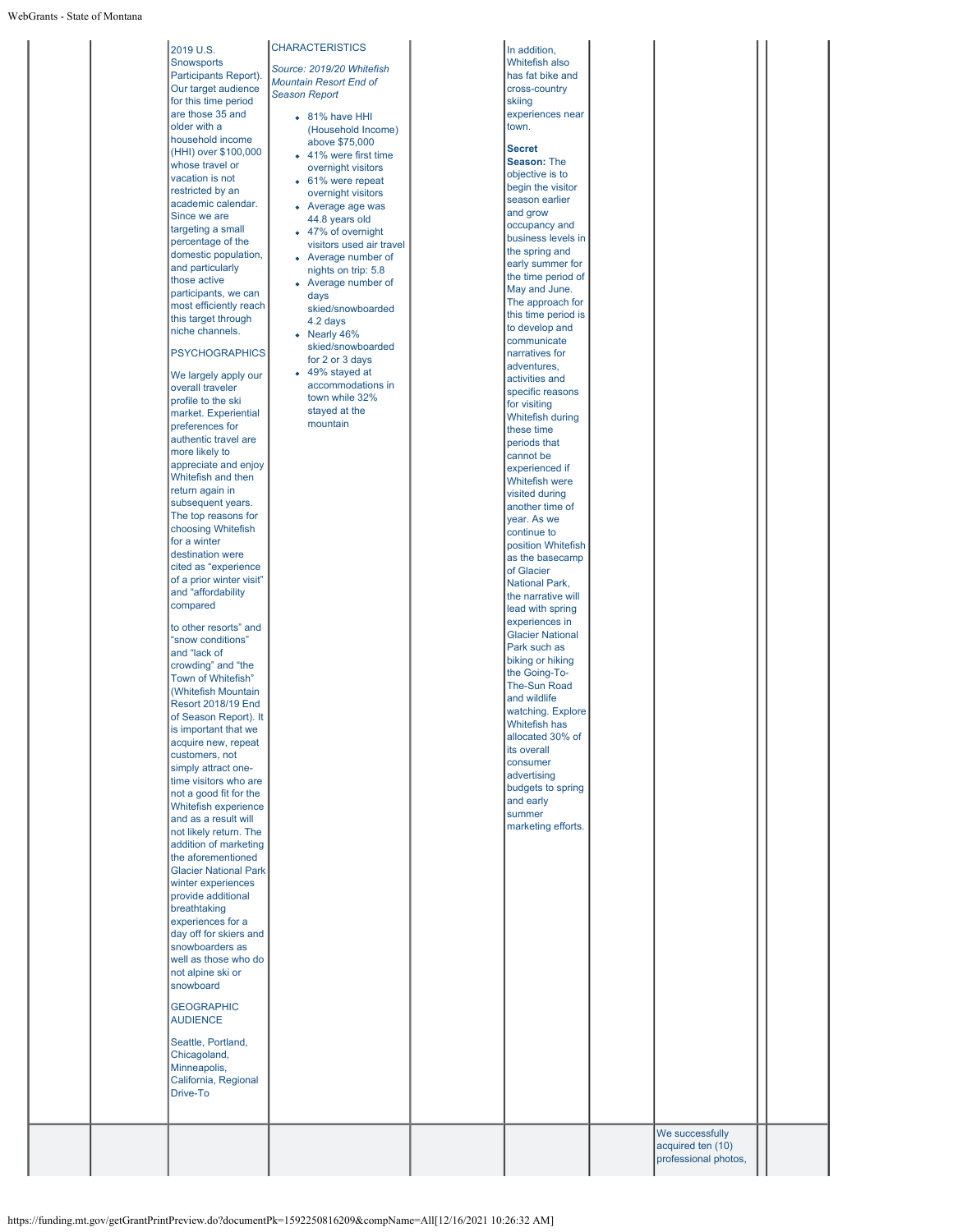| Consumer                           | Photo/Video<br>Library                   | Our consumer<br>advertising is based<br>around visitation in<br>our shoulder<br>seasons and our<br>strategy is broken<br>out into the following<br>three categories:<br>Summer Plus,<br>Winter, and Secret<br>Season. The<br>consumer<br>advertising budget<br>for each strategy is<br>allocated to the<br>seasonal media<br>plan. | Although one hundred percent<br>of the success of our online,<br>print, and out-of-home<br>campaigns cannot be<br>attributed to the purchase of<br>appropriate and vibrant photo<br>and video content, this does<br>play a significant role in our<br>success. Therefore, we use<br>the same measurements as<br>we do for our online and print<br>campaigns.                                                                                                                            | We will aquire 10<br>professional<br>photos. Compelling<br>photo and video<br>content are vital to<br>the success of our<br>online, print, and<br>out-of-home<br>campaigns, as well<br>as our social media<br>channels and our<br>website. We utilize<br>local photographers<br>las much as<br>possible because<br>of their knowledge<br>of our tourism<br>products. | <b>Without high</b><br>quality,<br>compelling photo<br>and video<br>content, we could<br>not successfully<br>execute our<br>advertising<br>campaigns or<br>social media<br>strategy. Nor<br>could we truly<br>convey the<br>Whitefish<br>experience to<br>visitors on our<br>website, inspiring<br>them to travel to<br>Whitefish. | \$5,000.00 | licensed for one year.<br>These photos were<br>utilized in our<br>marketing efforts<br>during the fiscal year.<br>These photos were<br>used in the Whitefish<br>Travel Guide, on the<br>ExploreWhitefish.com<br>homepage, on<br>promotional items,<br>and in online/digital<br>paid advertising.<br><b>Examples of how</b><br>each of these images<br>were used has been<br>attached.<br>We will continue to<br>use this method in<br>the future.                                                                                                                                                                                                                                                                                                                    | FY21 Photo<br>Samples.pdf |
|------------------------------------|------------------------------------------|------------------------------------------------------------------------------------------------------------------------------------------------------------------------------------------------------------------------------------------------------------------------------------------------------------------------------------|-----------------------------------------------------------------------------------------------------------------------------------------------------------------------------------------------------------------------------------------------------------------------------------------------------------------------------------------------------------------------------------------------------------------------------------------------------------------------------------------|----------------------------------------------------------------------------------------------------------------------------------------------------------------------------------------------------------------------------------------------------------------------------------------------------------------------------------------------------------------------|------------------------------------------------------------------------------------------------------------------------------------------------------------------------------------------------------------------------------------------------------------------------------------------------------------------------------------|------------|----------------------------------------------------------------------------------------------------------------------------------------------------------------------------------------------------------------------------------------------------------------------------------------------------------------------------------------------------------------------------------------------------------------------------------------------------------------------------------------------------------------------------------------------------------------------------------------------------------------------------------------------------------------------------------------------------------------------------------------------------------------------|---------------------------|
| <b>Marketing</b><br>Support        | Opportunity<br><b>Marketing</b>          | Money is set aside to We create full vetted<br>examine<br>opportunities and<br>potentially act upon<br>them if they are in<br>line with our<br>marketing strategy.                                                                                                                                                                 | strategies and rely on industry<br>and historial research, along<br>with the annual marketing<br>plan, to determine how<br>opportunity marketing funds<br>are spent.                                                                                                                                                                                                                                                                                                                    | Depending on the<br>opportunity, we<br>measure success<br>in a variety of ways<br>including, but not<br>limited to, the<br>success<br>measurements<br>outlined in the<br><b>FY21 Marketing</b><br>Plan.                                                                                                                                                              | Throughout the<br>year, new<br>marketing<br>opportunities<br>present<br>themselves that<br>were not<br>specifically<br>budgeted for.                                                                                                                                                                                               | \$50.00    | While we did not end<br>up utilizing public<br>funds for opportunity<br>marketing during<br>FY21, it is integral to<br>our strategy to be<br>able to take<br>advantage of new<br>marketing<br>opportunities which<br>present themselves<br>throughout the year.<br>For reference, we<br>utilized opportunity<br>marketing funds<br>during FY20. We will<br>continue to review<br>opportunities for<br>using public funds for<br>opportunity marketing<br>in future years. We<br>will continue to use<br>this method in the<br>future.                                                                                                                                                                                                                                |                           |
| <b>Marketing</b><br><b>Support</b> | TAC/Governor's<br>Conference<br>meetings | As the Tourism<br><b>Advisory Council</b><br>(TAC) meetings take<br>place all over the<br>state, we require<br>expenses to attend.                                                                                                                                                                                                 | <b>Tourism Advisory Council</b><br>(TAC) meetings are required<br>attendance for CVBs/Regions<br>in order to be maintain yearly<br>bed tax funding (pending TAC<br>approval of annual marketing<br>plan). It is also a valued<br>networking opportunity to<br>expand knowledge of the<br>support for travel and Montana tourism industry,<br>destination marketing trends,<br>and opportunities to partner<br>with the Montana Office of<br><b>Tourism and Business</b><br>Development. | <b>Explore Whitefish is</b><br>required to attend<br>all meetings of the<br><b>Tourism Advisory</b><br>Council (TAC) as<br>well as the annual<br>Governor's<br>Conference on<br><b>Tourism and</b><br>Recreation.                                                                                                                                                    | Successful<br>execution of the<br><b>FY21 Marketing</b><br>Plan and annual<br>marketing plans<br>in the future.                                                                                                                                                                                                                    | \$1,950.00 | This method was<br>successful as we met<br>our objective. The<br><b>Executive Director</b><br>attended all virtual<br><b>TAC meetings. Since</b><br>in-person meetings<br>did not take place this<br>year, travel expenses<br>were not incurred.<br><b>The Executive</b><br>Director reported<br>back to the board of<br>directors meetings<br>with new resources,<br>information, research,<br>best practices, and<br>marketing updates<br>which were obtained<br>through the meetings.<br>While the 2021<br>Governor's<br>Conference was<br>cancelled due to the<br>COVID-19 pandemic,<br>the Executive<br>Director will attend<br>the conference once<br>it resumes. We will<br>continue to use this<br>method in the future.<br>We successfully<br>acquired data |                           |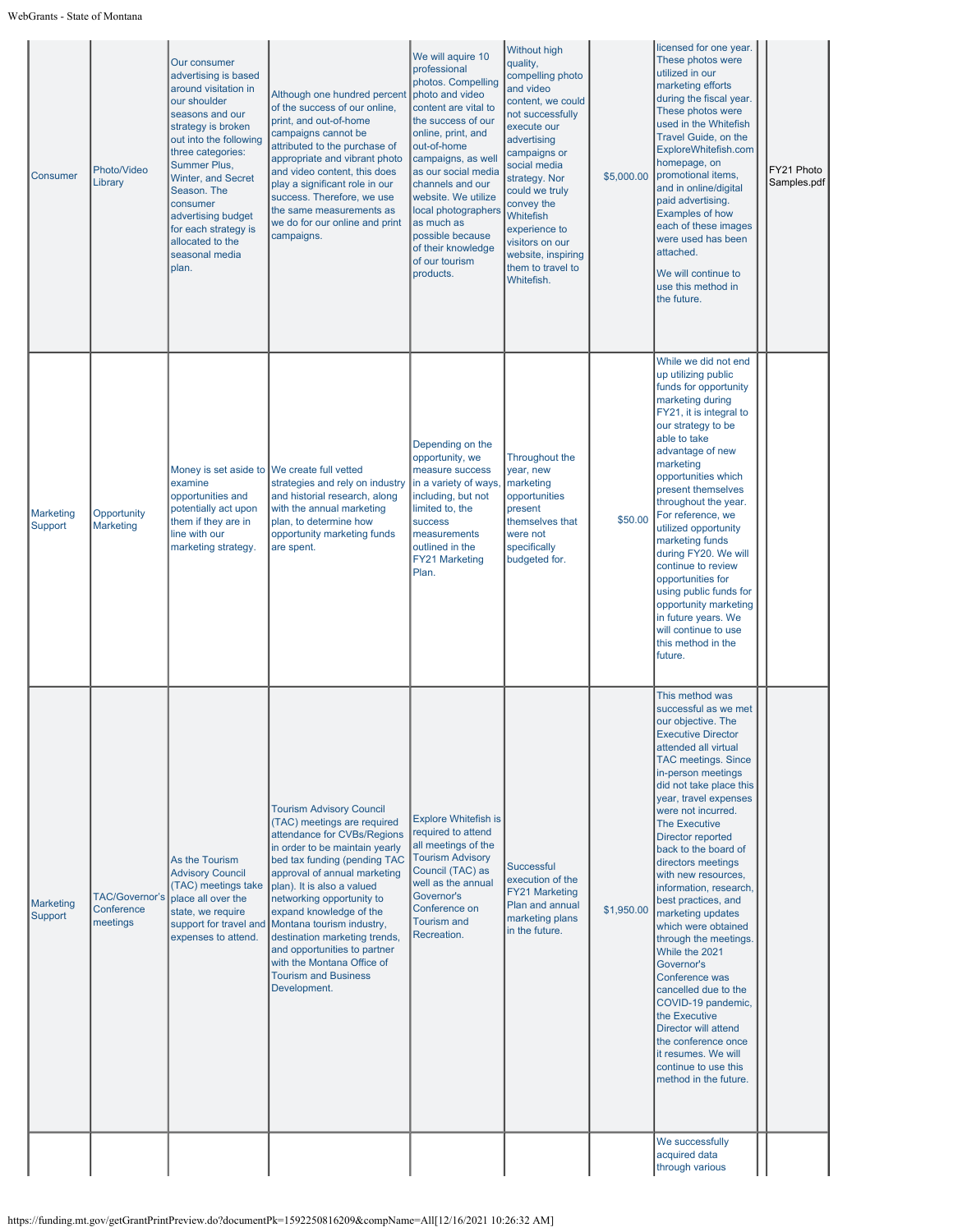| <b>Marketing</b><br>Support | Research | In order to gauge the<br>effectiveness of our<br>marketing efforts,<br>Explore Whitefish will from the US Travel<br>take part in research. | We utilize many sources for<br>our research that validates our<br>marketing plan and gauges<br>the effectiveness of our<br>marketing efforts. The non-<br>resident data collected by<br>ITRR is an invaluable tool for<br>determining where our<br>customers come from, what<br>they do, how much they<br>spend, what they like and do<br>not like. We also use data<br>Association (USTA) for broad<br>industry indicators as well as<br>Smith Travel Research for<br>lodging occupancy, Sprout<br>Social for social media<br>monitoring, and Meltwater for<br>earned media. In addition, we<br>have and are continuing to<br>partner with MOTBD on the<br>Visa Vue Joint Venture. | We will aquire data<br>through various<br>research platforms.<br>All of these<br>research<br>opportunities are<br>vital tools to<br>measure the<br>success of our<br>marketing efforts as<br>outlined in our<br><b>success</b><br>measurements and<br>success indicators<br>in the Whitefish<br>CVB FY21<br>Marketing Plan. | The objective of<br>this method is to<br>obtain visitor<br>expenditure and<br>visitation data,<br>social media<br>audience<br>performance, and<br>earned media<br>value which all<br>help to evaluate<br>marketing<br>performance,<br>monitor seasonal<br>visitation<br>expenditures and<br>target markets,<br>and help inform<br>future marketing<br>strategies. | \$13,497.00<br>\$146,932.00 | research platforms<br>(VisaVue, AirDNA,<br>Smith Travel, Sprout<br>Social, and<br>Meltwater). This<br>information was used<br>to understand and<br>refine our target<br>markets through<br>visitor expenditures<br>as identified in our<br>annual marketing<br>plan as well as<br>benchmarks for social<br>media success<br>measurements. In<br>addition, data was<br>reviewed and<br>reported monthly<br>during board<br>meetings as well as<br>periodically to the<br><b>Whitefish City Council</b><br>and the Whitefish<br><b>Sustainable Tourism</b><br><b>Management Plan</b><br>Committee (STMP).<br>Examples of these<br>reports have been<br>attached. We would<br>not be able to<br>understand our<br>visitation trends and<br>make marketing<br>decisions without this<br>research. We will<br>continue to use this<br>method in the future. | FY21<br>Sample<br>Research<br>Reports.pdf |
|-----------------------------|----------|--------------------------------------------------------------------------------------------------------------------------------------------|-------------------------------------------------------------------------------------------------------------------------------------------------------------------------------------------------------------------------------------------------------------------------------------------------------------------------------------------------------------------------------------------------------------------------------------------------------------------------------------------------------------------------------------------------------------------------------------------------------------------------------------------------------------------------------------|-----------------------------------------------------------------------------------------------------------------------------------------------------------------------------------------------------------------------------------------------------------------------------------------------------------------------------|-------------------------------------------------------------------------------------------------------------------------------------------------------------------------------------------------------------------------------------------------------------------------------------------------------------------------------------------------------------------|-----------------------------|--------------------------------------------------------------------------------------------------------------------------------------------------------------------------------------------------------------------------------------------------------------------------------------------------------------------------------------------------------------------------------------------------------------------------------------------------------------------------------------------------------------------------------------------------------------------------------------------------------------------------------------------------------------------------------------------------------------------------------------------------------------------------------------------------------------------------------------------------------|-------------------------------------------|
|-----------------------------|----------|--------------------------------------------------------------------------------------------------------------------------------------------|-------------------------------------------------------------------------------------------------------------------------------------------------------------------------------------------------------------------------------------------------------------------------------------------------------------------------------------------------------------------------------------------------------------------------------------------------------------------------------------------------------------------------------------------------------------------------------------------------------------------------------------------------------------------------------------|-----------------------------------------------------------------------------------------------------------------------------------------------------------------------------------------------------------------------------------------------------------------------------------------------------------------------------|-------------------------------------------------------------------------------------------------------------------------------------------------------------------------------------------------------------------------------------------------------------------------------------------------------------------------------------------------------------------|-----------------------------|--------------------------------------------------------------------------------------------------------------------------------------------------------------------------------------------------------------------------------------------------------------------------------------------------------------------------------------------------------------------------------------------------------------------------------------------------------------------------------------------------------------------------------------------------------------------------------------------------------------------------------------------------------------------------------------------------------------------------------------------------------------------------------------------------------------------------------------------------------|-------------------------------------------|

# *Markething Method Evaluation Attachments*

| <b>Attachment 1</b>  | Whitefish CVB FY21 Budget vs. Actual and Pie Chart.pdf |
|----------------------|--------------------------------------------------------|
| <b>Attachment 2</b>  |                                                        |
| <b>Attachment 3</b>  |                                                        |
| <b>Attachment 4</b>  |                                                        |
| <b>Attachment 5</b>  |                                                        |
| <b>Attachment 6</b>  |                                                        |
| <b>Attachment 7</b>  |                                                        |
| <b>Attachment 8</b>  |                                                        |
| <b>Attachment 9</b>  |                                                        |
| <b>Attachment 10</b> |                                                        |

# *Marketing Method Budget*

| <b>Marketing Segment</b> | <b>Marketing Method</b>                   | Bed tax funded budget | Non bed tax funded budget (optional) |  |
|--------------------------|-------------------------------------------|-----------------------|--------------------------------------|--|
| Consumer                 | Billboards/Out-of-Home                    | \$28,400.00           | \$0.00                               |  |
| Consumer                 | <b>Online/Digital Advertising</b>         | \$120,935.00          | \$0.00                               |  |
| Consumer                 | <b>Print Advertising</b>                  | \$7,100.00            | \$0.00                               |  |
| <b>Consumer</b>          | Photo/Video Library                       | \$5,000.00            | \$0.00                               |  |
|                          |                                           | \$161,435.00          | \$0.00                               |  |
| <b>Marketing Support</b> | <b>Opportunity Marketing</b>              | \$50.00               | \$0.00                               |  |
| <b>Marketing Support</b> | <b>TAC/Governor's Conference meetings</b> | \$1,950.00            | \$0.00                               |  |
| <b>Marketing Support</b> | <b>Research</b>                           | \$20,497.00           | \$0.00                               |  |
|                          |                                           |                       |                                      |  |

https://funding.mt.gov/getGrantPrintPreview.do?documentPk=1592250816209&compName=All[12/16/2021 10:26:32 AM]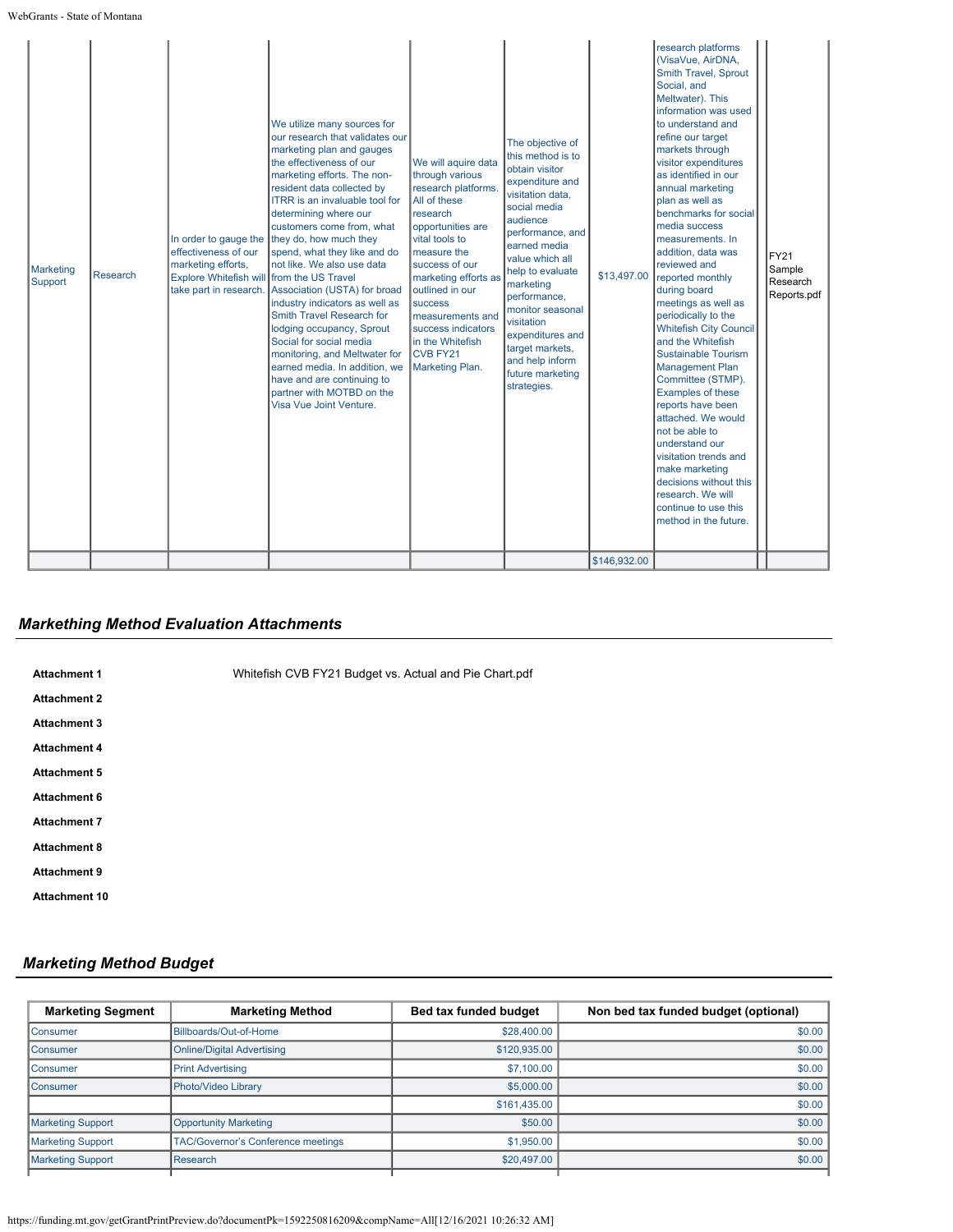|  | \$22,497.00  | \$0.00 |
|--|--------------|--------|
|  | \$183.932.00 | \$0.00 |

# *Miscellaneous Attachments*

| Description                                                                          | File Name | File Size |
|--------------------------------------------------------------------------------------|-----------|-----------|
| FY21 WCVB (Explore Whitefish) Marketing Plan Whitefish Marketing Plan FY21 STATE.pdf |           | 1.9 MB    |

# *Reg/CVB Required Documents*

| <b>Description</b>                                            | <b>File Name</b>                            | <b>File Size</b> |
|---------------------------------------------------------------|---------------------------------------------|------------------|
| Whitefish City Council Approval: WCVB FY21<br>Marketing Plan  | April 6 2020 City Council Meeting Notes.pdf | 2.7 MB           |
| WCVB FY21 Financial Pie Charts                                | FY21 PIE CHARTS.pdf                         | 89 KB            |
| WCVB Board of Directors Approval: WCVB FY21<br>Marketing Plan | WCVB Board Meeting Minutes 9 Mar 2020.pdf   | 135 KB           |
| <b>WCVB FY21 Required Documents</b>                           | WCVB FY21 Required Documents.pdf            | 682 KB           |